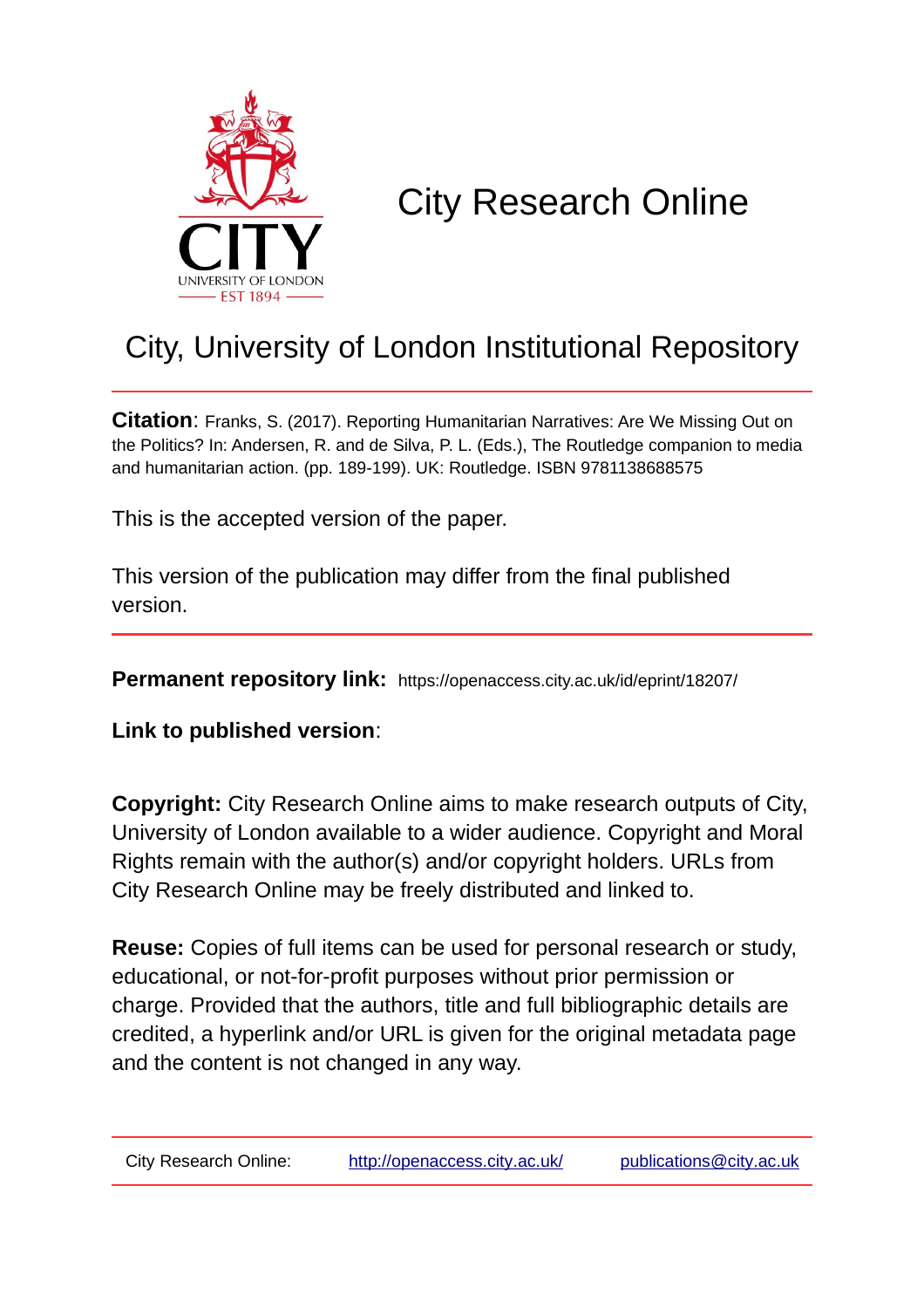#### **Reporting Humanitarian Narratives – are we missing out on the politics?**

# **Introduction**

Western audiences have become accustomed to the way the media report crises in the developing world. The framing of the coverage frequently focuses upon the *humanitarian* dimension of the crisis, often to the exclusion of other aspects. This chapter will discuss how the nature of this coverage has evolved and the extent to which the trope of humanitarian reporting is closely connected with how many NGOs seek to interpret and portray faraway suffering. It will also highlight the notable contrast with the manner in which crises in developed nations are interpreted; where there is a more rounded and nuanced understanding of the origins and effects of the problem. The chapter will further investigate how the focus of attention upon the humanitarian dimension in the reporting can mean that there is diminished evidence of a political understanding of the nature of such crises in faraway places.

There is a well-understood argument that faraway crises are constructed by media coverage, because without the media, in most cases there would be no awareness or knowledge of such events (Benthall, 2010). Indeed many serious crises are hidden from view and the wider world is barely aware they exist (Humanitarian Practice Network, 2002) (Hawkins, 2008) (Sen Arijit, 2011). Yet even when there is reporting, the nature of the coverage is not necessarily sufficiently well informed to give audiences an adequate picture. According to Ian Smillie what we experience is "random, fickle and incomplete" … because reporting and understanding faraway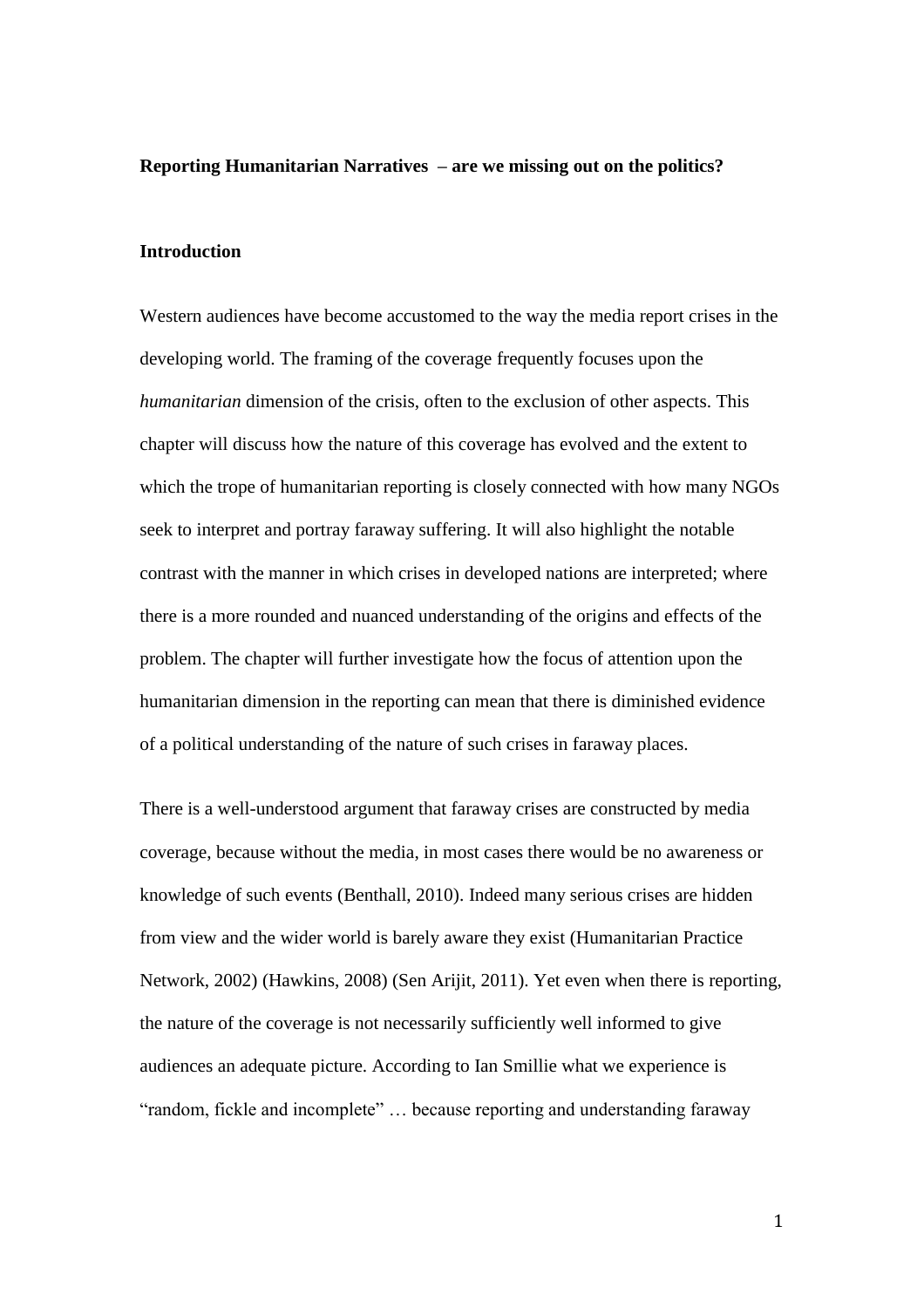places and in particular "news about the developing world is authorless, anchorless and impossible to understand or follow" (Smillie, The Alms Bazaar, 1995).

All too often the reporting of humanitarian crises in the developing world and particularly in Africa follows a familiar narrative. Its emphasis is upon distant suffering of helpless civilians who are usually awaiting some kind of salvation from external forces. This has been well examined, originally by (Boltanski, 1999) in *Distant Suffering* and more recently by Chouliaraki in *The Spectatorship of Suffering* (Chouliaraki L. , 2006). It is apparent that the tone and focus of this coverage of humanitarian crises from the developing world is very often disconnected from wider explanations and understanding.

Unlike the coverage of crises in more developed regions, the suffering is often highlighted in exclusion from and not linked to causes, explanations, and even possible solutions. Invariably this simplification and intense focus upon suffering – usually in the form of shocking visual images – leaves out so much else. In particular there is no emphasis upon political causes underlying the problem or political processes as a means to solve the issues (Calhoun, 2016). Or at best these are dealt with in a superficial and stereotypical manner, or sometimes misconceived and inaccurately described. The pattern of this kind of reporting cannot be viewed in isolation as only a failing of the media. Sometimes it is in the particular interests of the political players both the donors and those in the country where the crisis is situated to minimize the role of politics. This framing is also part of a narrative conveyed by NGOs involved in fundraising for humanitarian crises who may wish to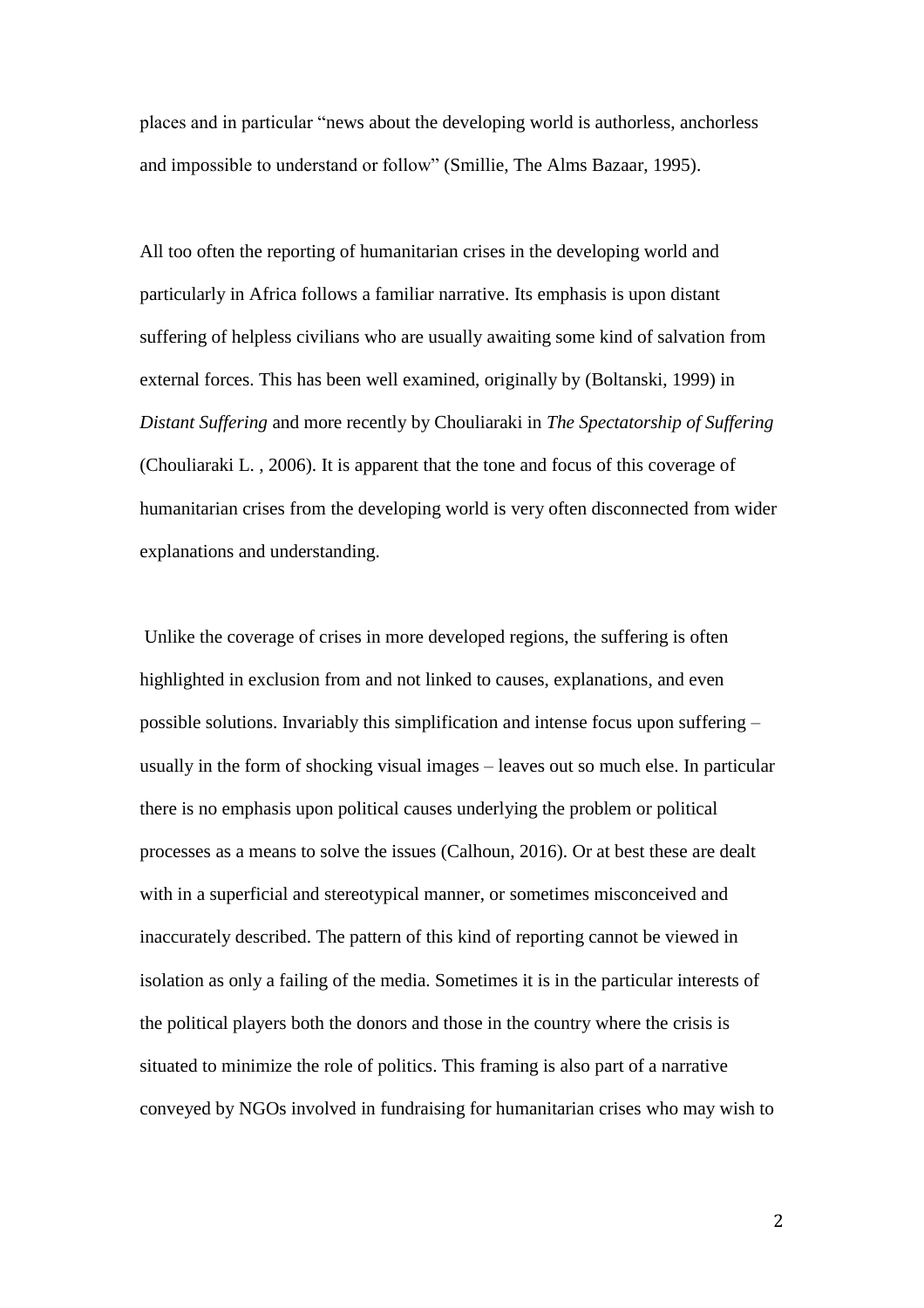downplay contradictory and complicated factors at the expense of a simplified story of suffering that requires urgent outside assistance.

## **Origins of Humanitarian Reporting**

The birth of what has become known as "humanitarian reporting" in the modern era began with the international coverage of the Biafran war in the 1960s. The consequence of the fighting between the Igbo secessionists and the Nigerian state was widespread starvation and suffering amongst the civilian Igbo population. During the course of that conflict a new form of crisis reporting was born and this eventually became the dominant influence on the way that western media came to interpret disasters in the developing world for the decades that followed. Shocking visual images of civilian suffering, including starving children, became headline news on mainstream international television output and very unusually even in the tabloid press. It was a confluence of several factors which led to this new form of coverage; developments in technology which made the mass media use of such images a daily possibility, a developing awareness amongst NGOs of the potency of such images, a highly media literate group of advisers who surrounded the rebel forces and journalists who were interested in a new way of reporting which gained them extraordinary visibility (Harrison & Palmer, 1986).

Colonel Ojukwo leader of the rebel Biafrans had used the services of a PR agency Markpress, based in Geneva to promote his cause. He also attracted some high profile and media literate supporters, such as Frederick Forsyth (the future thriller writer), who disappeared from his post as a BBC reporter covering the war in order to become a cheerleader for the Biafran cause. A number of key aid agency workers – in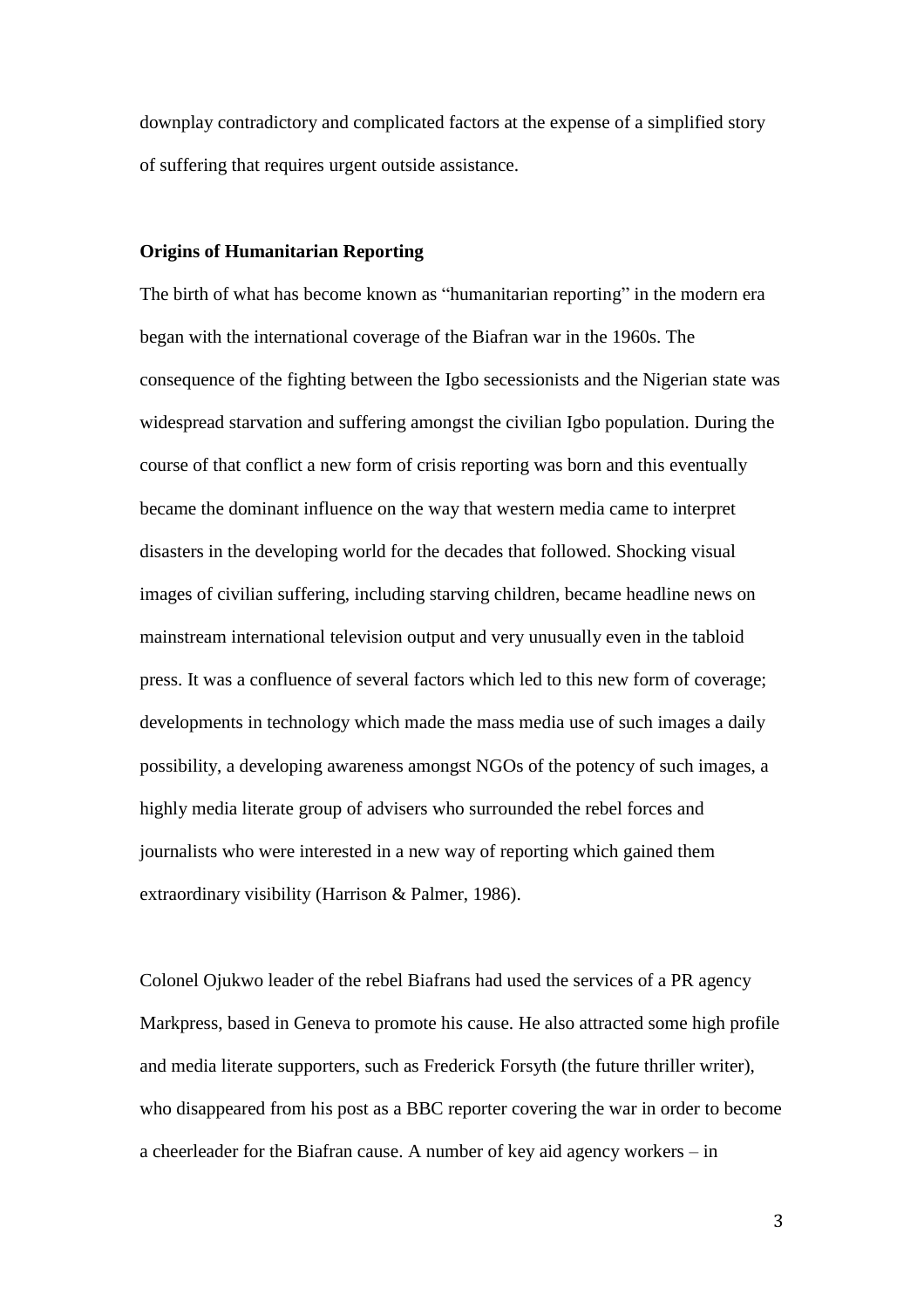particular those working for the Irish based Catholic relief mission- became passionate advocates for the suffering Biafran civilians (Harrison & Palmer, 1986). And other relief workers such as Bernard Kouchner (the future French foreign minister) were so moved by the suffering that they founded the relief agency Medicines sans Frontiers in response to their desire to offer solidarity with the Biafran cause. The shocking images of Biafran children starving became a cause célèbre for radical protest in western capitals. And for years to come the very word "Biafran" was associated with these images of extreme starvation.

This support for the Igbo cause mediated through the use of shocking images of hunger and suffering translated into a huge flow of aid and assistance provided by independent NGOs prepared to challenge the Nigerian blockade. There were dramatic night time flights into Biafra conveying food and medical aid (and it eventually transpired, arms and ammunition were also being smuggled aboard). More cynically the rebel regime charged "landing fees" and an unrealistic exchange rate which became its prime source of foreign currency and was in turn used for purchasing arms. (Barrow & Jenkins, 2001) This "back story" to the Biafran crisis only emerged much later and became a complicated twist to the dominant narrative conveyed by the terrible images. Yet it was an important and political context because it eventually emerged that the use of the pictures of hungry children had unintentionally enabled the rebels, whose cause was ultimately a hopeless one, to continue fighting for months if not years longer than they would otherwise have been able, inevitably leading to far more suffering and death. In this way the aid, which was raised internationally and donated to Biafra as a result of the propaganda effort, could be viewed as having done "more harm than good." The over riding imperative was to end the suffering of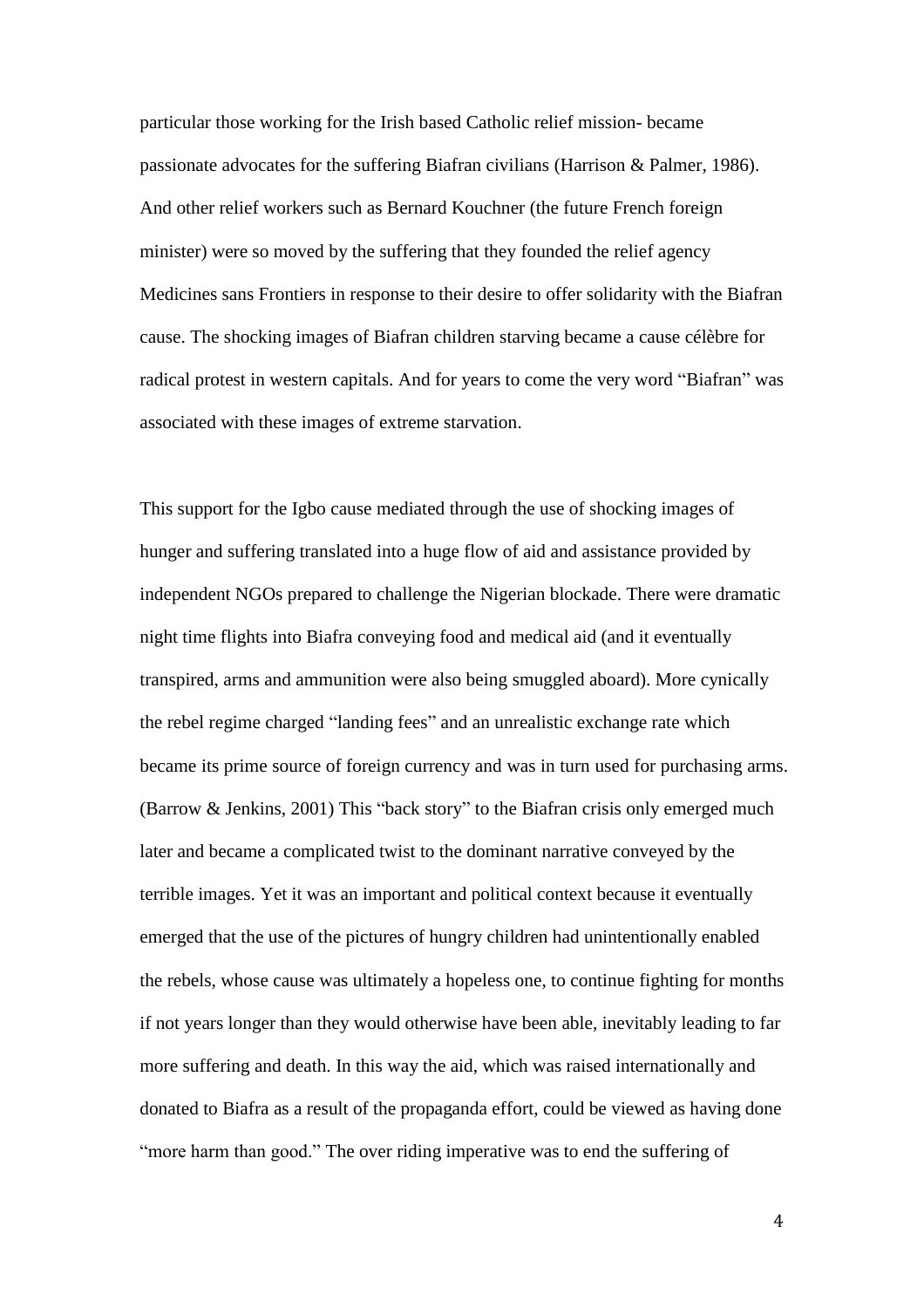starving civilians whose plight was plastered across popular media – print and television – rather than a more nuanced discourse able to understand the complicated political situation, and the complex assessments needed to resolve the crisis. One of the journalists who had covered the story, Colin Legum, later commented that "Your head was telling you one thing but your heart was telling you something very different." (BBC, 1995)

### **Famine in Ethiopia**

Some years after Biafra there was another world wide transmission of a report of African suffering when the 1984 story of the Ethiopian famine broke on BBC Television (Harrison & Palmer, 1986). The reporter Michael Buerk (and the Visnews cameraman Mo Amin) travelled to Tigray in northern Ethiopia and broadcast a news report containing harrowing pictures of widespread starvation which was then transmitted on over 400 stations worldwide and won countless awards. Buerk memorably used the phrase "biblical famine" to describe the grim scenes he witnessed there (Buerk, 2004). Once again this was a complicated and unpleasant story of competing military and political actors who were largely indifferent to civilian suffering (Rieff, 2002; Buerk, 2004). But this uncomfortable dimension to the suffering was largely absent from the ensuing media coverage. Despite the work of Amartya Sen and others on the significant social and political origins of famine, this barely resonated in the way the story was portrayed, as it reverberated around the world including mainstream tabloid outlets (Sen A. , 1981; de Waal, 1997). Instead the international attention, on a scale that was without precedent with its accompanying powerful images focused upon what was apparently a "natural disaster." A singular narrative depicted an unfortunate population starving due to lack of annual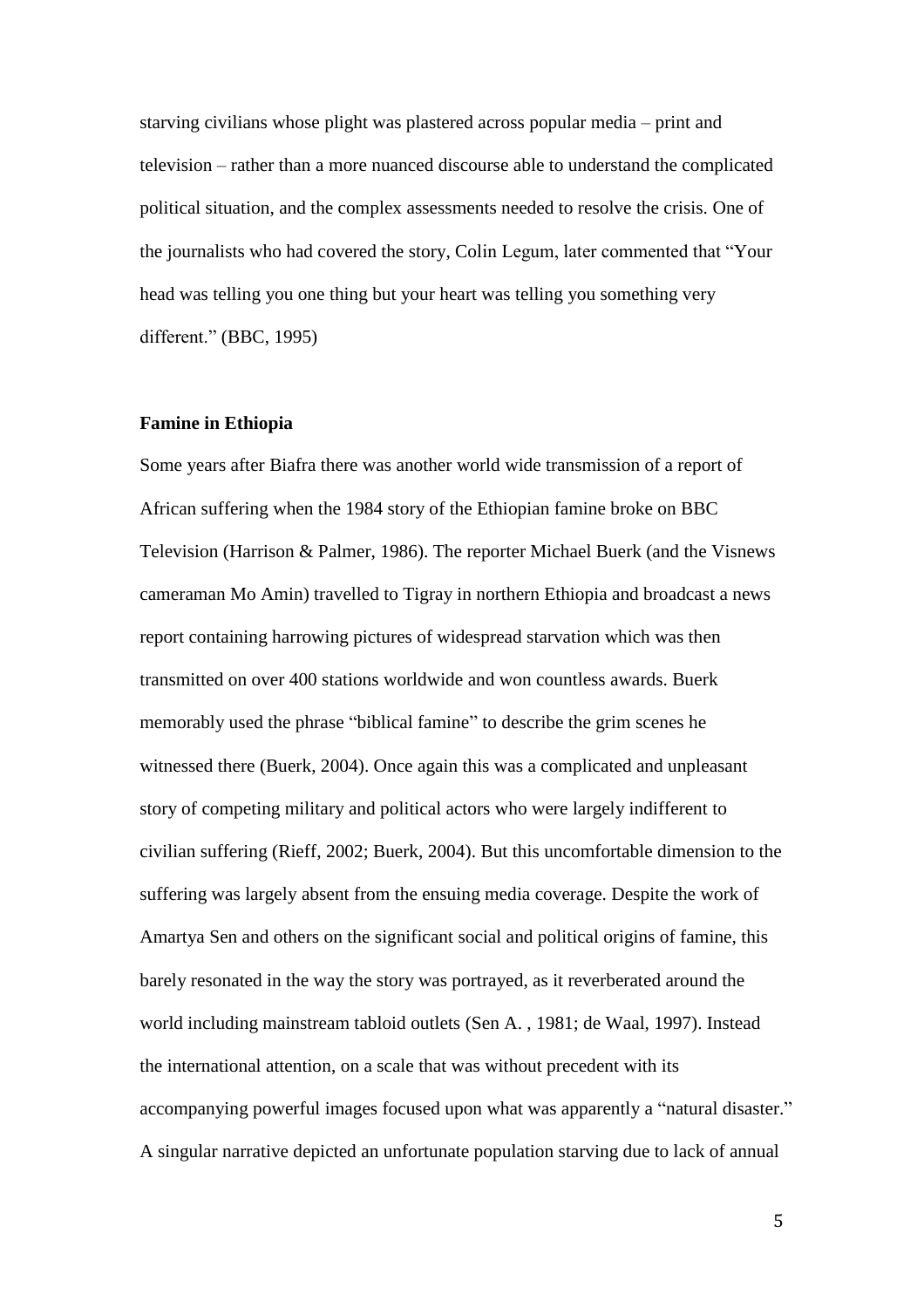rains. The accompanying celebrity involvement and in particular the birth of "compassion through rock music" under the aegis of Band Aid and Live Aid reinforced this simple and uncomplicated coverage. (Harrison & Palmer, 1986)

Ethiopia in 1984/5 thereby assumed the narrative of a story of "pure humanitarian suffering" which required straightforward humanitarian assistance. It was even characterized as "a golden age of humanitarianism" which referred to the apparent nature of the suffering and the world wide compassionate response (Robinson, 2002). This became the dominant frame both at the time and in popular memory, largely through the collective experience of Live Aid and the associated fund raising. Yet there is clear evidence that even as the famine unfolded there was a wider political dimension that was being conveniently side lined, both internally in the causes of the famine and externally in the international response.

The original report of the famine, which became such a momentous news sensation was treated as a *sudden event*, yet self-evidently famine is a long and slow process. This sense of a breaking news story is what propelled the issue into the international headlines. However it is clear that Western governments had been aware of the famine for many months, so it is rather strange that the day after the BBC report there was an emergency statement to the UK Parliament reacting to the revelations in the news and promising emergency relief. For the diplomats, Foreign Office officials and Ministers this was not breaking news. Yet they reacted as if the images were a shocking revelation of an unknown and humanitarian crisis, a natural disaster. The internal group within the UK government set up to monitor the public response was called the "Ethiopian Drought Group" (Franks, 2013). Yet in fact the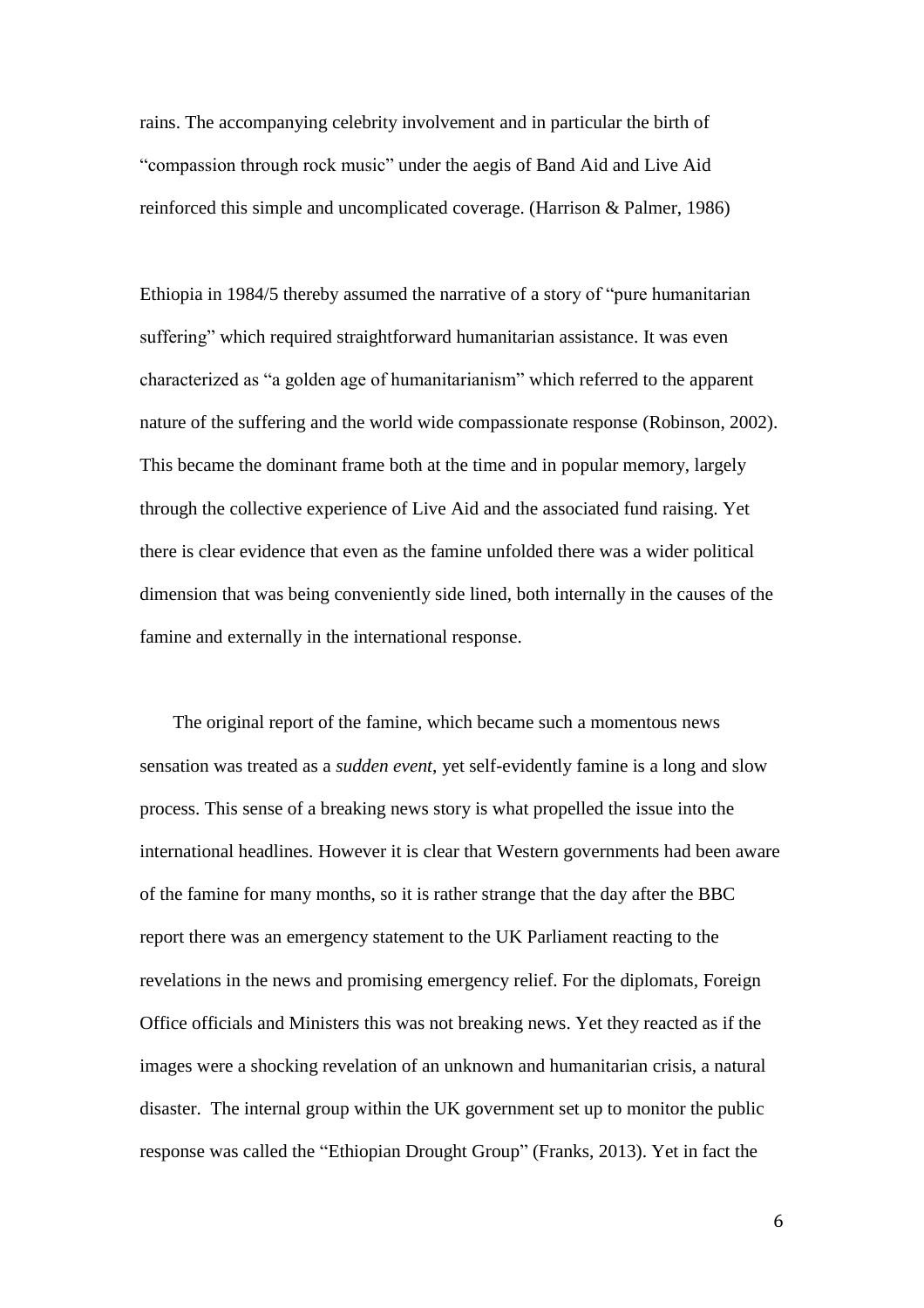causes of the famine were well beyond lack of rains, but the title ignored the social and political origins of the crisis.

Paradoxically it could be argued that at the time it was specifically because there *were* wider political reasons that the international response was largely limited to dealing with what was framed as a non-political humanitarian crisis. The dominant cold war ideology still infused much of western foreign policy. As Ethiopia was firmly within the Soviet sphere, this meant that long term engagement in development was out of the question for Western countries. They were prepared to send emergency aid, but even in doing this they were determined to use evidence of the donations as a means of criticizing the "other" side. Both the US President Reagan and in the UK Prime Minister Margaret Thatcher made much of the contrast between the generosity of the Western nations providing humanitarian relief, compared with the Eastern bloc that were only interested in supplying arms (Franks, 2013). Western aid was given a high media profile. For example, there was a determined priority encouraging Royal Air Force air drops of food which made for great television pictures, even though aid workers criticized this for being expensive and inefficient way of providing relief. The overriding message was that this was a natural disaster and the aid kindly supplied by generous Western donors would feed the suffering and solve the problem.

It is a further paradox that the same attitude toward the crisis was apparent from within the Ethiopian regime, despite their very different ideological alignment. The problem was only ever described as a drought (Article 19, 1990). For obvious reasons there was no willingness to acknowledge the political background to the famine in Tigray and Eritrea. The war against the secessionists despite being on a huge scale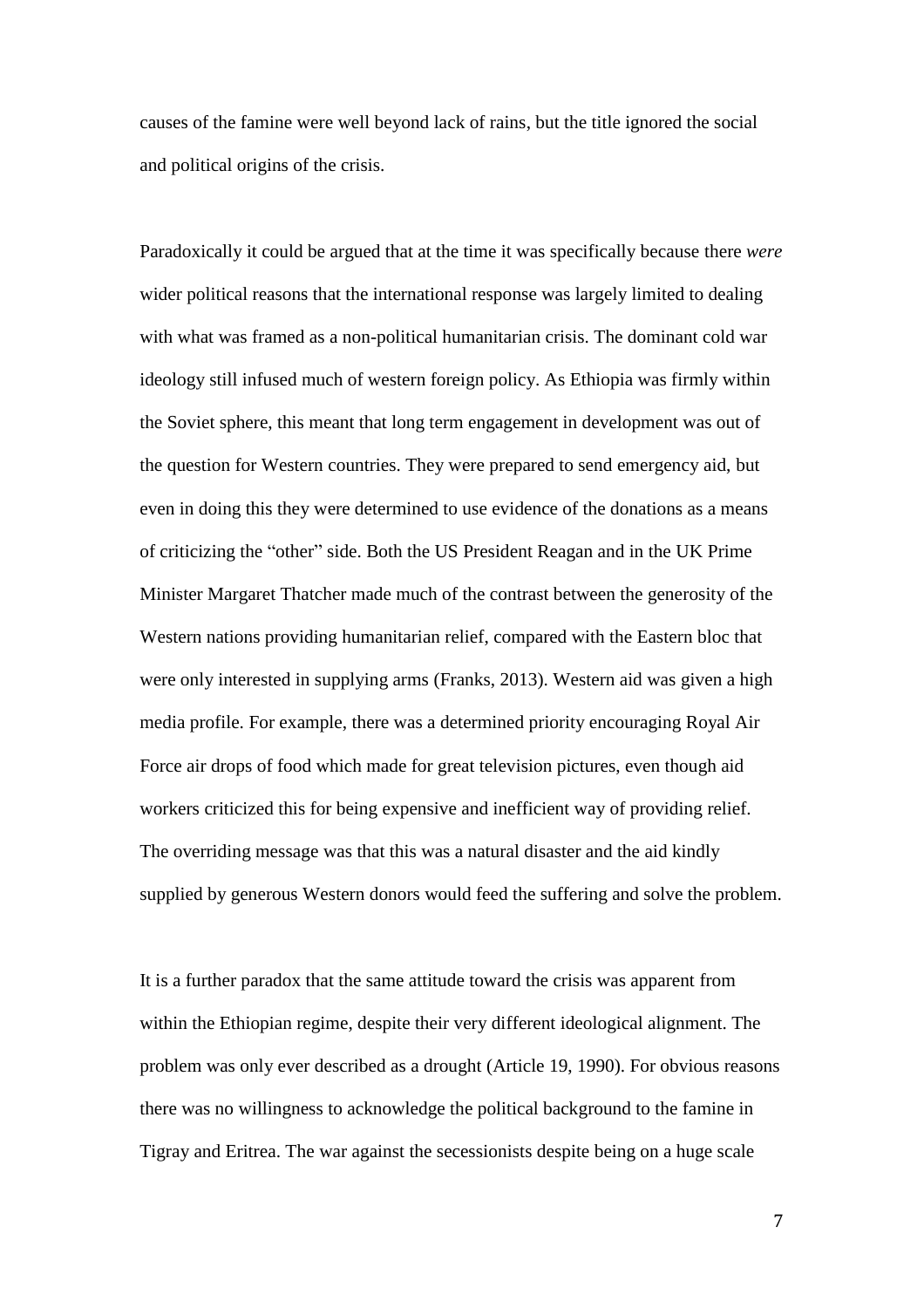was conducted largely in secret from both the national and international media. For example one of the medical aid workers described how during that period she once stumbled across a ward full of wounded Ethiopian soldiers who were usually kept out of sight of foreigners (Bertschinger, 2005, p. 126). Similarly the deliberate policies against the civilians in those areas were not being acknowledged and this included the brutal villagization or resettlement policy that caused many thousands of deaths (Brauman, 1988). In fact some assessments claim that it was as deadly as the famine itself (Clay,1989). So there was a convenient labelling of the crisis as solely attributable to lack of rainfall, rather than the vanishing entitlements of a vulnerable population attributable to political and military decisions (Giorgis, 1989). Crucially this again played into the convenient and simple narrative of humanitarian suffering devoid of political causes that could therefore be relieved by the transfer of aid.

The preference of the Ethiopian regime – as in many other similar crises from Myanmar to Somalia – was that they distrusted international NGOs and therefore wanted where possible, to keep the delivery of aid within their own ambit. This was not just for straightforward political reasons of control but also because aid could then sometimes be diverted elsewhere - something that Polman (2011) argues inevitably takes place to a greater or lesser extent, against a background of conflict. It was particularly significant in this crisis because the Ethiopian government was seeking to use the aid for its forced resettlement program of moving the population away from the northern areas affected by the famine (Clay & Holcomb, 1986). This became highly controversial and when Medecins Sans Frontiers (MSF) spoke out publicly against this policy and the way that international aid was being used to support it, the doctors were subsequently expelled from the country (Brauman, 1988). Other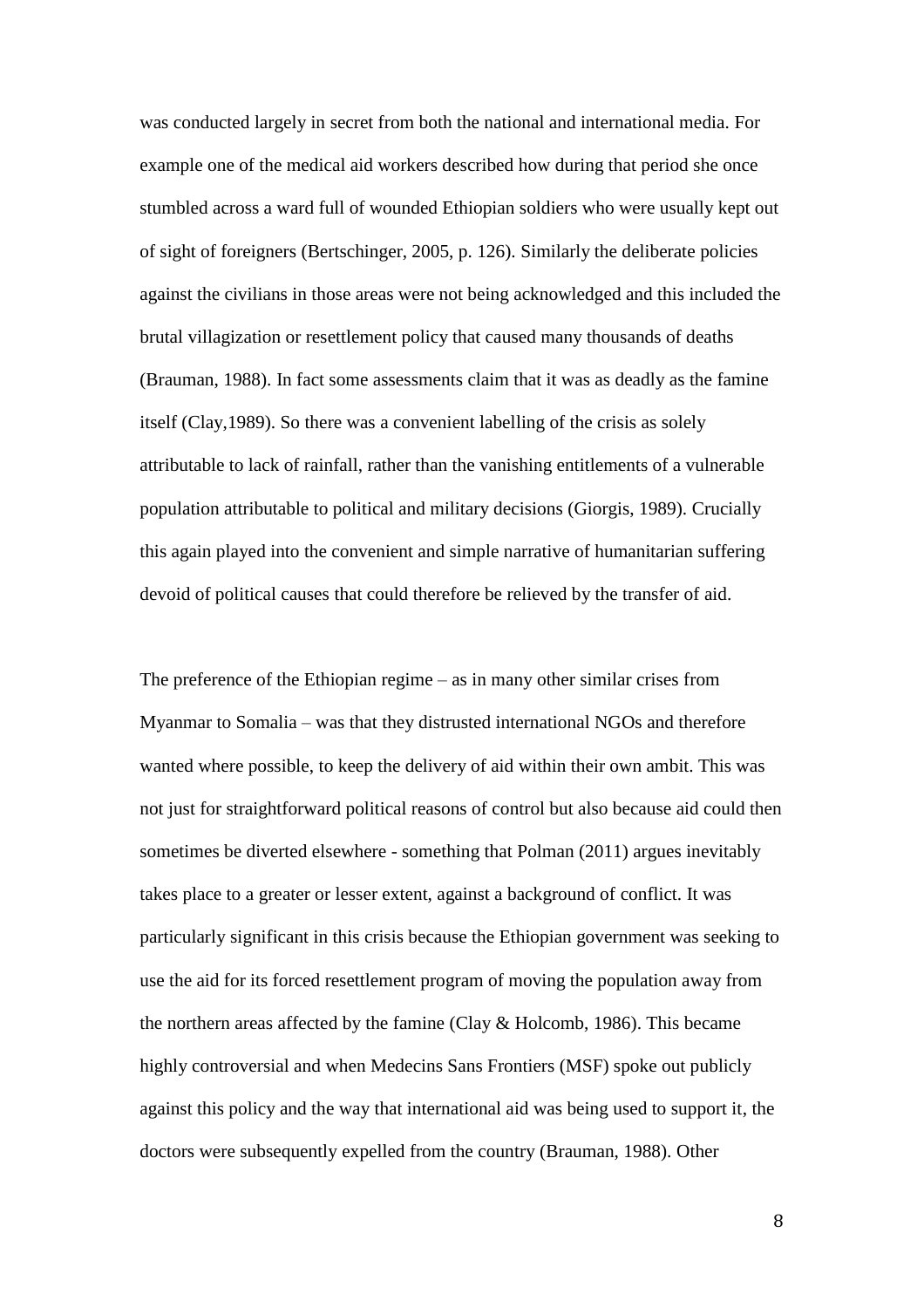agencies including the UN were accused of being complicit by not preventing this use of aid to fulfil such a policy. In some cases the Ethiopian government insisted on making the supply of food to hungry children contingent upon their parents' agreement to being resettled.

Medicins Sans Frontiers (MSF) argued that NGOs and the UN needed to engage with the political realities of relief rather than allowing the Ethiopian government to manipulate them. But by trying to keep the agenda to a simple one of looking after the needy and not enquiring further or avoiding confrontation, many of the agencies and of course the government of Mengistu were limiting the problem to a pure humanitarian crisis, with potentially devastating consequences for the population of the affected areas. The Article 19 report *Starving in Silence* highlighted this dilemma and concluded that "it is essential that the coverage is politically informed. Overhyped naively "humanitarian" reporting can be as bad as no reporting at all." The report went on to say "the Band Aid factor distracts attention from the need to address the political causes underlying the famines in Ethiopia" (Article 19, 1990).

# **Rwanda and its consequences**

A further and very prominent example of how a story of humanitarian suffering became disconnected from a wider political context occurred in the aftermath of the Rwandan genocide, when millions of refugees fled across the border to Eastern Congo in 1994. There was a well-reported crisis in the camps dealing with this huge influx of refugees, which was linked to a major aid appeal to Western nations. Hundreds of NGOs descended upon the area to minister to those who had arrived in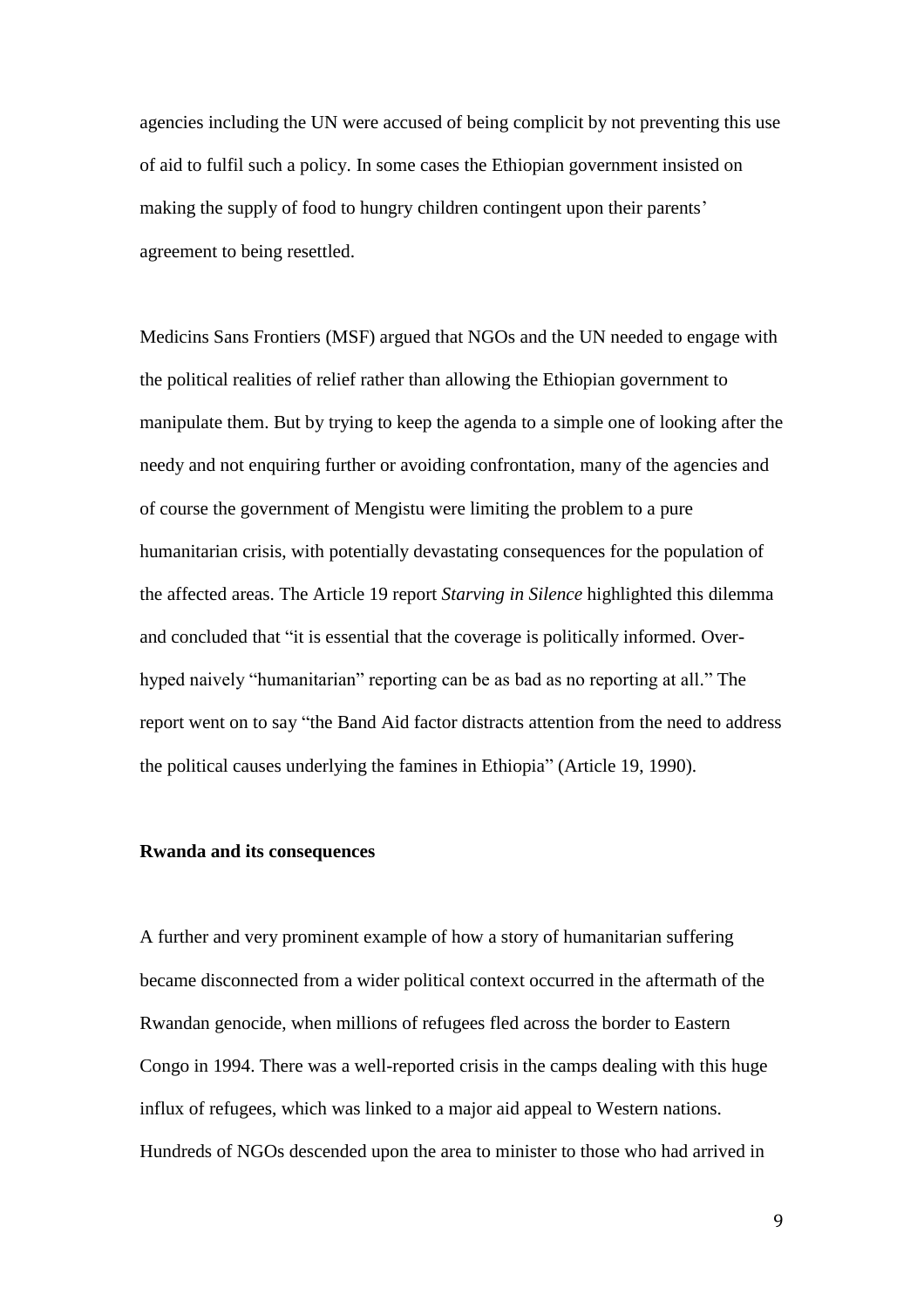the camps. Yet it was only some time later that it emerged that many of those receiving succor were in fact from the Interahamwe, the Hutu genocidaires and their families who had left Rwanda when they feared that they might be sought out by the invading RPF armies. David Rieff makes the following comparison "It is as if two hundred thousand SS soldiers had taken their families out of Nazi Europe as it fell to the Allies, to somewhere they could hope to be sheltered from retribution, by sympathetic NGOs" (Rieff, 2002, p. 53).

The fault for this misinterpretation and misunderstanding of the refugee crisis in and around Goma in 1994 lay both with the NGOs and with the media (Terry, 2002). The aid agencies that arrived in unprecedented numbers were caught up with the immediate challenge of caring for a huge volume of refugees. There was plenty of competitive posturing in this as it was also a valuable fundraising opportunity because of the focus of attention (Dowden, 2004). Yet they failed to ask the right questions of who was being helped. Meanwhile the media too were failing to understand and to probe into what was going on. It is well known that journalists neglected the Rwandan genocide, partly because it coincided with a major story in South Africa; the inauguration of Nelson Mandela as President so in the aftermath of the genocide few journalists had sufficient understanding of what was really happening. George Alagiah of the BBC for example admits that for a week he (along with many others) failed to comprehend and properly report the story of the refugee crisis (Alagiah, 2001, p. 120)

With this wholesale misinterpretation of major stories of crises, we are left to question if delving into the complexities of such events matters less when the crises occur in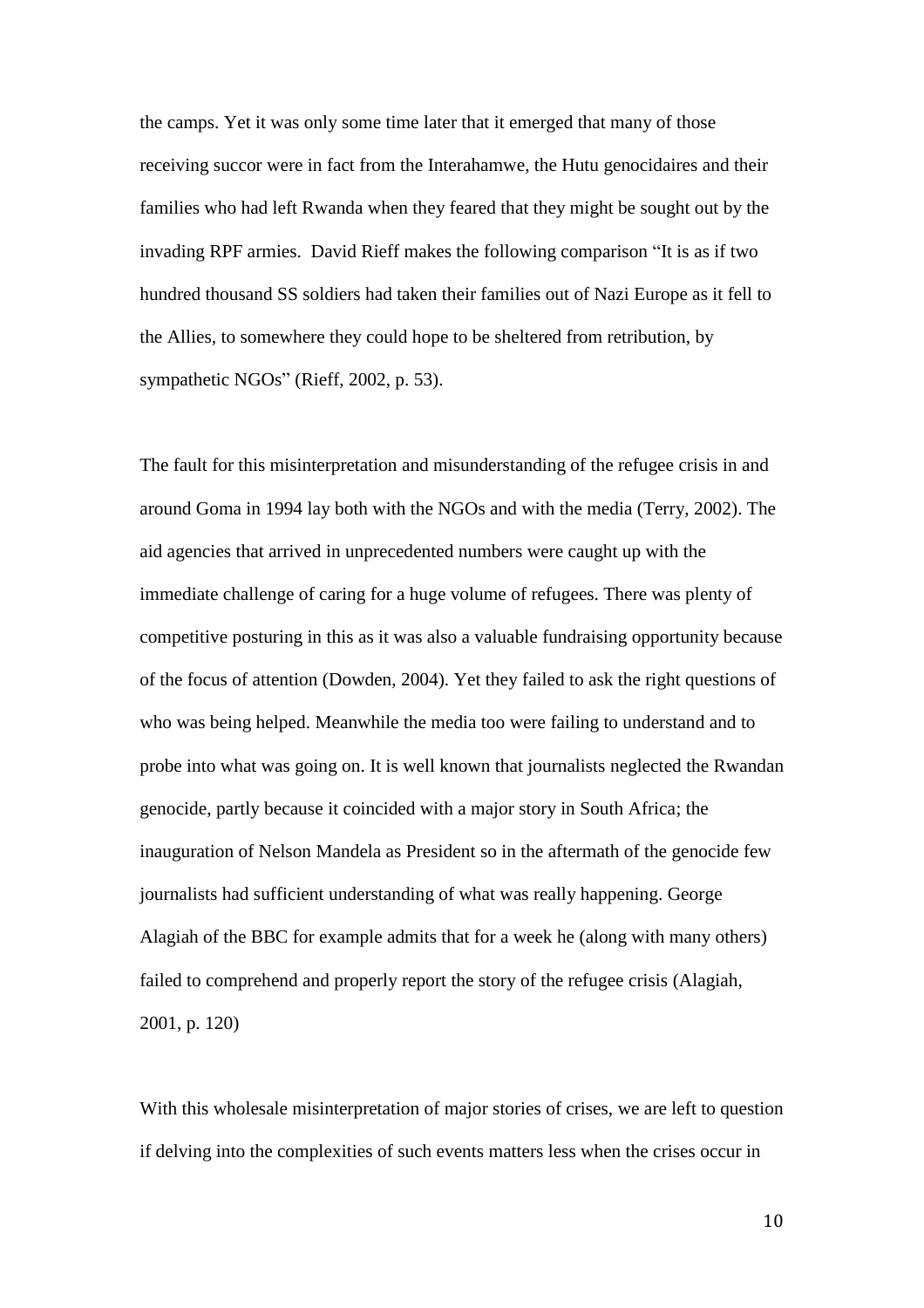Africa. **If we compare coverage of Africa to coverage of commensurate crises in Europe, we find that media reporting differs greatly.** The reporting of difficult confrontations in other parts of the world such as the long drawn out Northern Irish crisis or the fighting in the Balkans in the 1990s were subject to different standards of reporting (Myers, 1996). The humanitarian suffering in the Balkans in the 1990s was never encapsulated solely as a story of hopeless victims engaged in an inexplicable suffering. There was a repeated explanation of the background to the suffering images, well-understood causes for the fighting between the groups involved, and ultimately an explicable political process. At no point was this simply an impossible story of "warring tribes." On the other hand the shorthand and frequently lazy formulation of "ethnic conflict" is used all too often in African crises (Allen & Seaton, 1999) from Darfur to Rwanda to Kenya. The contrast between the explanation of the Bosnian and Rwandan crises makes clear how the reporting differs and how this in turn gives a very different frame (Myers, 1996).

# **"Pure Humanitarianism"**

The problem with these cases is that media's acceptance and promotion of simplistic narratives of humanitarian crisis, devoid of complexities and context, has historically led to unintended consequences. As Andersen (2006) has argued in the case of the Civil War in El Salvador, lack of political context when reporting conflict has historically led to the trope of hopelessness in news coverage. When media mystify the causes of conflict and viewers are offered no understanding and therefore no pathways for action, human suffering becomes as hopeless as it is inevitable. Hopelessness without political context has been characterized by the filmmaker Adam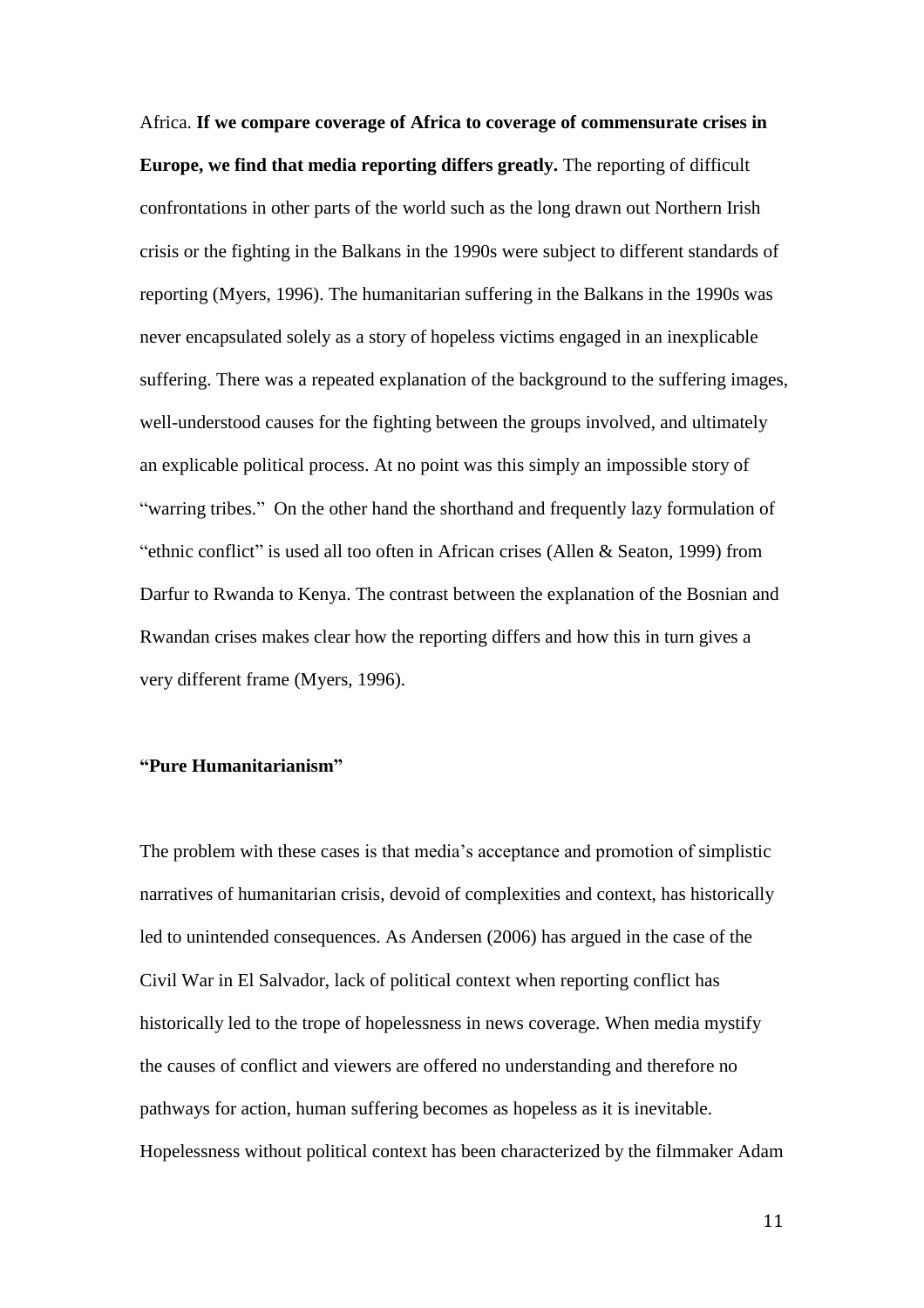Curtis as the phenomenon of "O Dearism" (Curtis, 2009). He describes this "pure" decontextualized version of humanitarian events, where the focus is on faraway victims and inexplicable suffering, as a disconnected exclamation of "O Dear," an attitude of helplessness and inability to deal with the problem. His film makes a plea to reinsert the political understanding necessary to engage with so many apparently "humanitarian" crises. Curtis links the end of the Cold War as the origins of O Dearism because of the disappearance of an overarching framework of ideology, but in fact the disconnected framing of humanitarian suffering had begun well before this point and was evident already in the coverage of the crisis in Biafra. So who is at fault for the omission of politics and for the problem of the "pure humanitarian" interpretations? There are at least three substantial and interconnected sets of causes we can identify. Firstly, news reporting allows the political dimension to be left out. In particular, the reliance upon images and the unwillingness to explain the complexities and confront the stereotypes have far reaching consequences.

Secondly, there is the complex role of the NGOs, many of which are now global multi- million dollar brands. As a consequence, what are now relatively powerful institutions may seek a consciously apolitical position in many of these situations, which is particularly significant given their increasingly direct use of media to report events in the field. (Cooper, 2011) As Nieman (2009) agues, many NGOs are seeking to preserve a role for themselves and their own brand using effective Public Relations, and media are influenced by these strategies. The uncomfortable reality may therefore not be acknowledged that on occasion it could be better not to intervene or even to withdraw because humanitarian aid might not be achieving its goals (Howard, 2010). In addition, these complications make it increasingly difficult to determine when and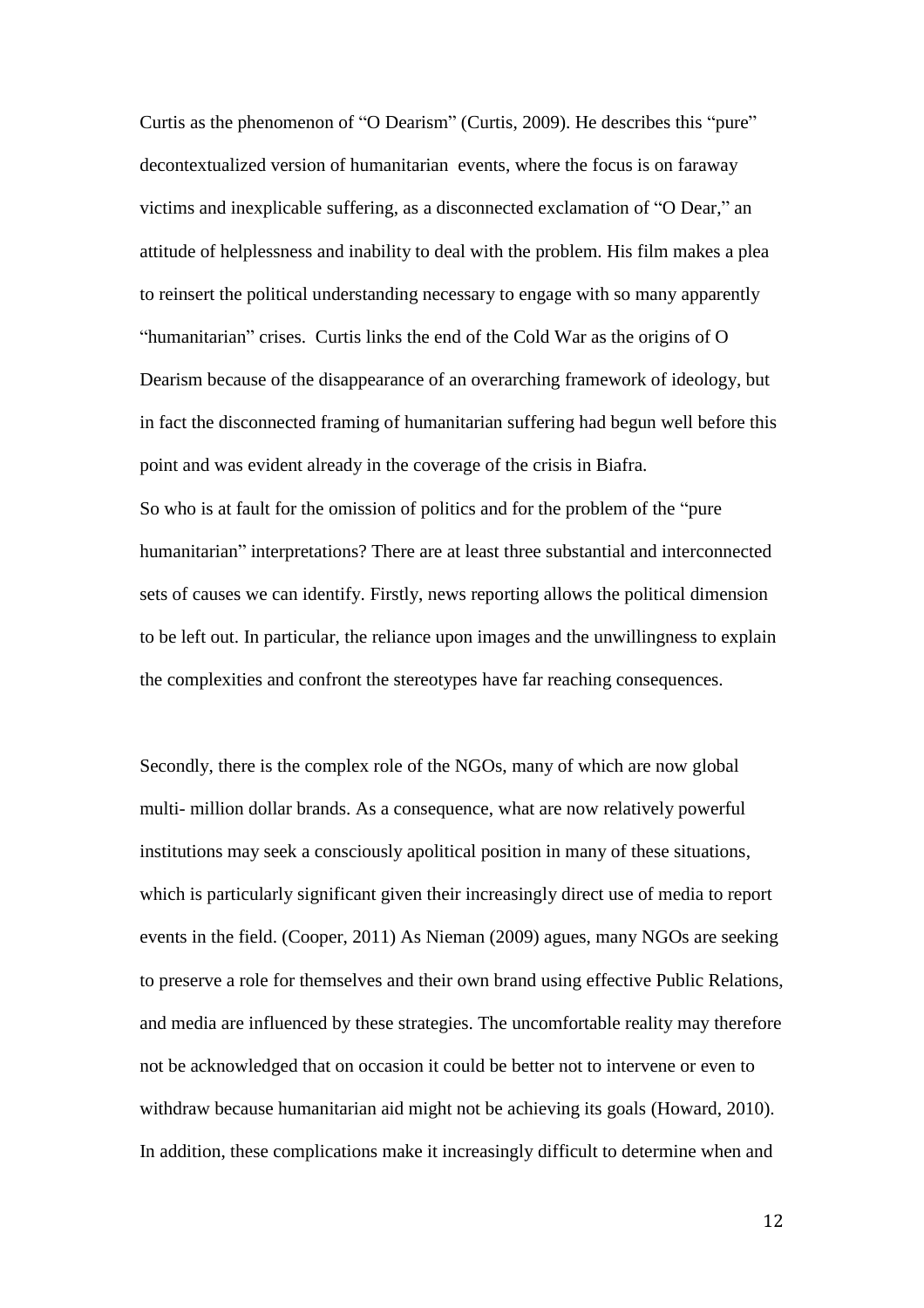if relief agencies and international NGOs are the best actors to take on the burden of humanitarian relief. In some cases, shouldering a burden that may be better shouldered locally may absolve those intent on fighting of responsibility (Holmes, 2013). This is a version of what is sometimes referred to as "fungibility" where support from aid agencies allows recipient governments to shift resources around and pursue other agendas, even that extends conflict? (Sobhee and Nath, 2010). Indeed, Linda Polman (2010, 2011) in her critiques of the aid world cites many examples where humanitarian intervention led to worsening outcomes.

This links to the third set of causes for the absence of politics, which derives from the intentions of those who are participants. There are many reasons why certain actors involved in a crisis, both directly as protagonists or indirectly for example as donor nations, would favor a limited interpretation of humanitarian crisis, preferring wherever possible that disasters remain "natural." At a global level, many in the international community might wish to preserve the status quo. In many cases where aid is required the recipients, even in "normal times," are living very close to the edge of extreme poverty and potential hunger. Addressing the overall causes for such huge disparities would itself be viewed as destabilizing and a challenge to the hegemony that governs the international distribution of power (Chouliaraki L. , 2012). Not engaging with the complex inequities and balances of global power is a result of avoiding a discussion of deep structural economic inequalities that characterize the global North and South Meanwhile participants on the ground, in particular competing violent groups, may have their own agendas. Linda Polman's argument is that many want aid as a tool for their own ends and to exploit as a potential powerful commodity, rather than a resource for helping needy civilians (Polman, 2011). In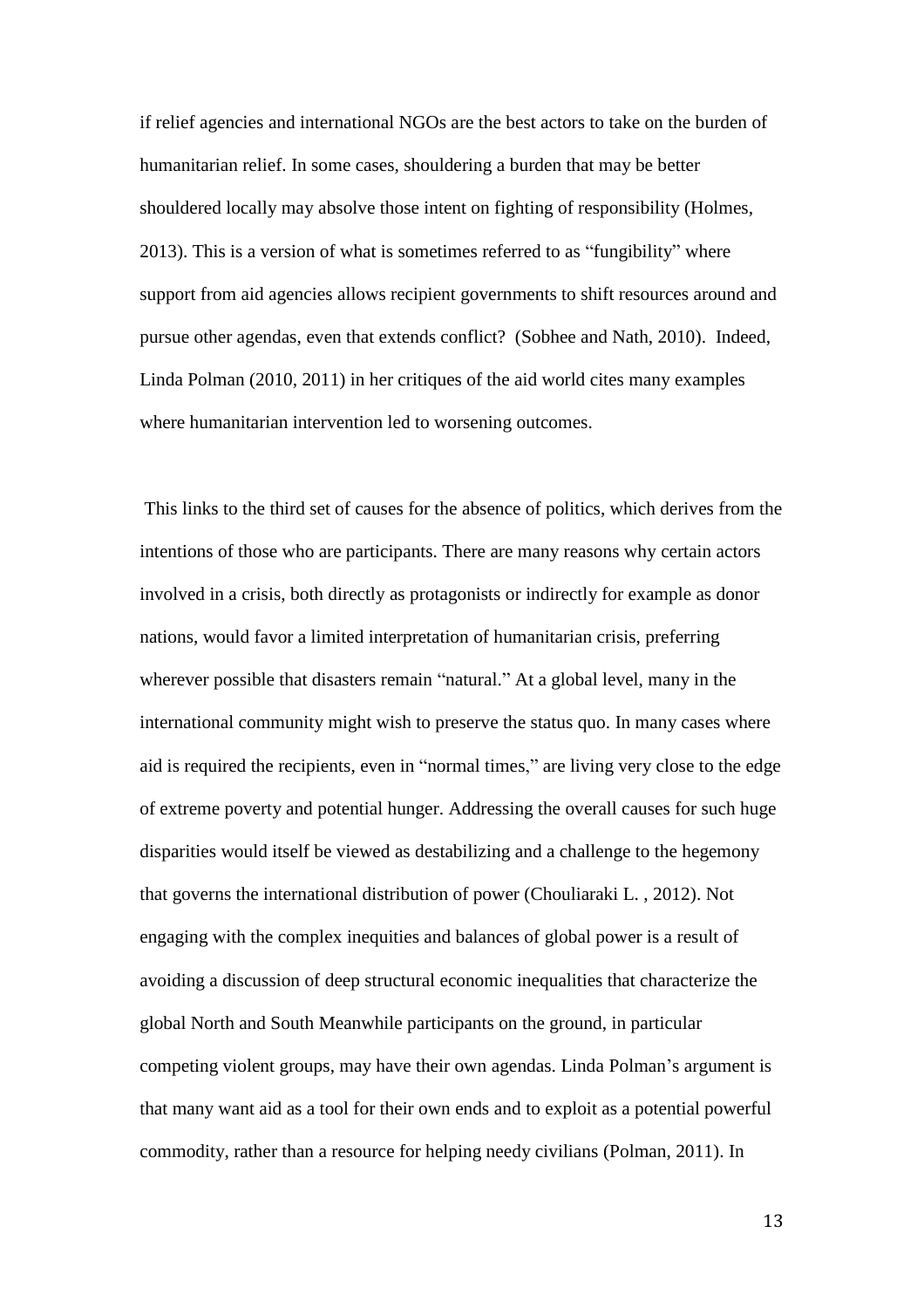other crises, protagonists above all favor a lack of interference, insisting that the international community should just provide the aid and keep themselves at arms length. Such is the case that has played out for some years in Somalia for example with the resistance by groups like Al Shabab to NGO relief work (Holmes, 2013).

John Holmes was the UN under-secretary general for humanitarian affairs and in this capacity between 2007 and 2010 dealt with a range of devastating crises ranging from Darfur to Haiti (Holmes, 2013). In the account of this period "The Politics of Humanity" Holmes, became convinced of the overwhelming need to understand the nuance and complexity of the political dimensions of these problems, arguing that "media coverage is not interested in nuance and the experts are not listened to because what they say is not black and white enough to conform to our prejudices." It is apparent from so many of the crises he describes, such as the Democratic Republic of Congo or the Sri Lankan Tamils, that instead of simple dichotomies between good and evil, or black and white, only multiple juxtaposed shades of grey actually exist. And the civil war in Syria has provided a further example of this with multiple warring groups where outsiders find it almost impossible to decipher and understand who is worthy of support.

Situations like this do not provide a ready narrative either for media or the public because they are too complex and indecipherable. As a consequence, once again the focus becomes the overwhelming scale of humanitarian suffering, a frame disconnected from the complicated political causation (Calhoun, 2016). In this way even a crisis like the Haitian earthquake in 2010, which by all appearances is purely a "natural" disaster, also has a profound political dimension. The ongoing chaos of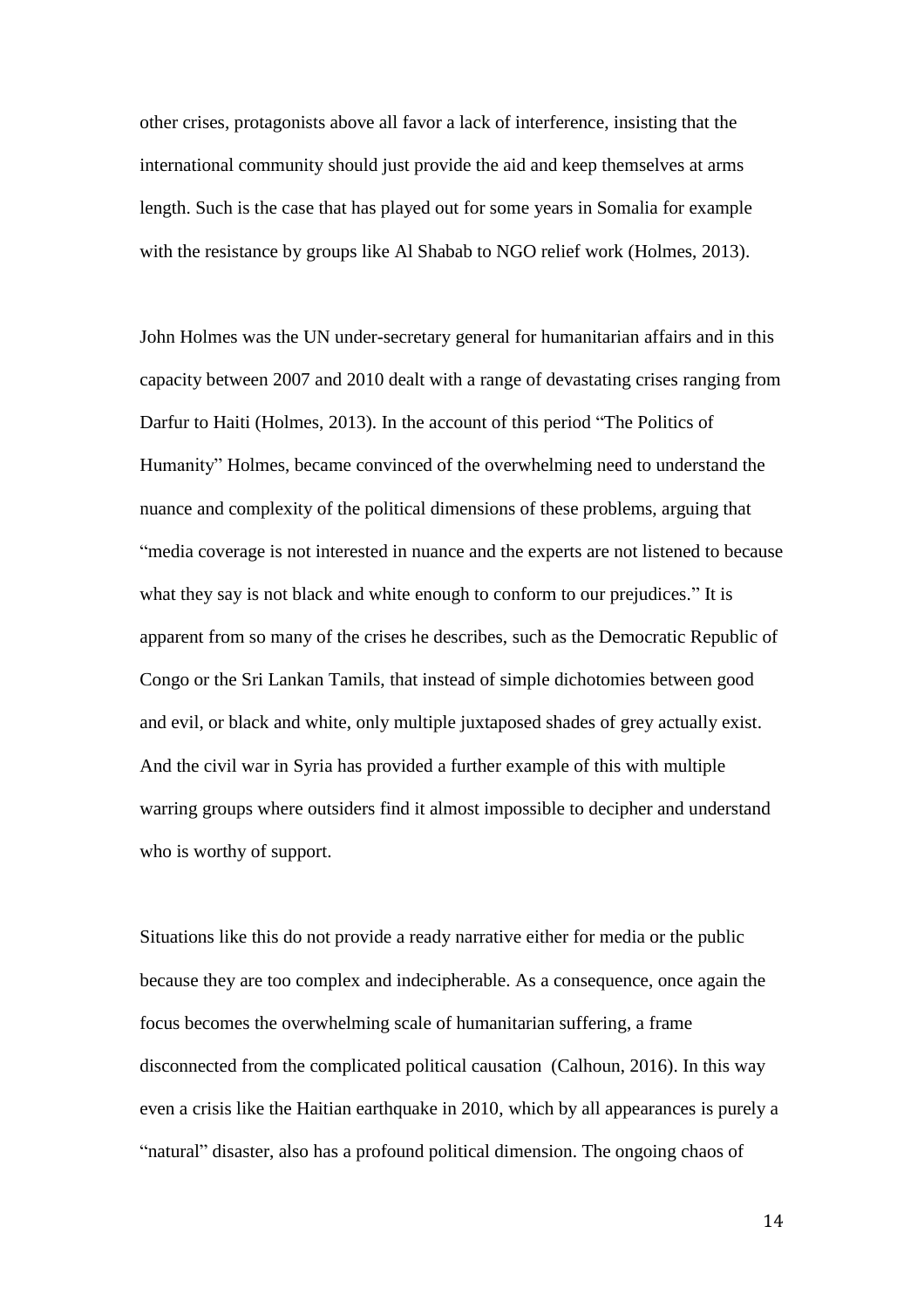relief efforts in Haiti and the failure after years to satisfactorily rebuild despite the huge scale of aid and involvement of thousands of NGOs, indicates the profound political background to such a crisis (Katz, 2014).

#### **Understanding Africa**

This history of media coverage of Africa has left its mark on the global perception of the continent, and that in turn has deeply affected the ways in which humanitarian crises have been understood, narrated and responded to. The absence of a political understanding of the often messy political realities in continuing African crises has led to a particular dilemma. For some years there has been a debate about the persistent negative reporting of Africa (Hawk, 1992, Wainaina, 2005) (Bunce, Franks and Paterson, 2016). The term "Afro-Pessimism" conveys the lack of positive news in the way that Africa is depicted in the international news media, with the continual emphasis upon unpleasant suffering rather than the more balanced news frames that are used in reporting other areas of the world. This has led on to a determined effort to try and highlight "good news stories" in the reporting of Africa (Gault, 2007) to try and counter Afro-Pessimism. But the origins of this negative framing in the coverage can also be traced back to the same absence of political understanding. (Pawson, 2007) Since those original powerful images use in the Biafran crisis a key characteristic of reporting from Africa was a disconnected story without a context of politics and the ability to politically solve anything. As a result, the reporting became a parade of misery, a succession of wars, famines and disasters - punctuated by the occasional celebrity story of someone famous coming to "help."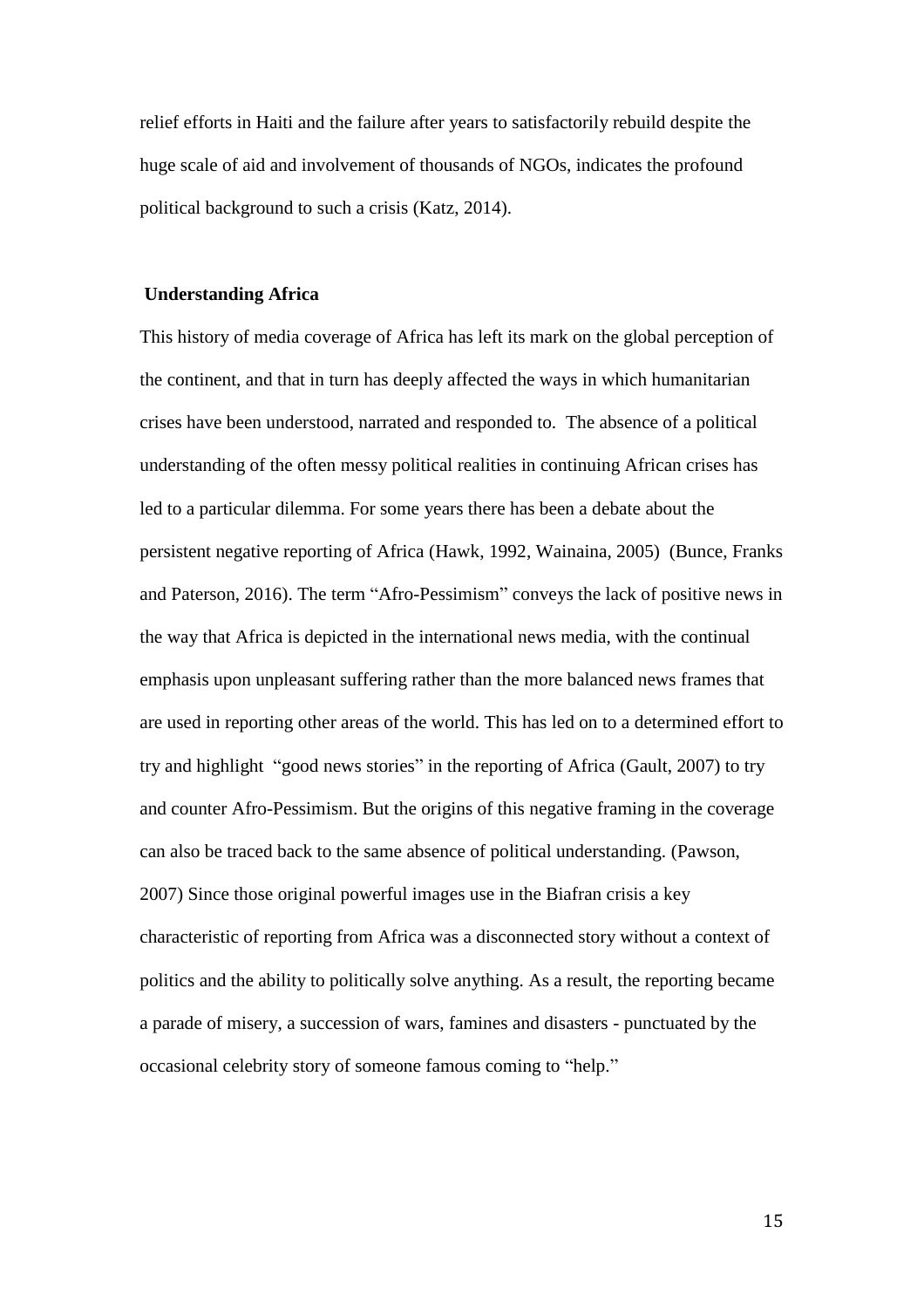If the frame of the story is terrible suffering, conveyed by such images with little means to engage with how the crisis could be understood and potentially solved, then there is inevitably a degree of hopelessness, which has thus been characterized as "Afro-pessimism." In many ways this is a direct legacy of the power of images to override a complex and difficult to interpret narrative. The saying goes that " a picture is worth a thousand words" but equally so there are many cases where a picture can obscure and distort the words that a journalist might be seeking to convey. (Luyendijk, 2010) And in the new media and social media environment there are even more ways in which pictures can be misleading. (Cooper, 2011) (Cottle and Cooper, 2015)

David Clark has written in particular about the production of the contemporary famine image (Clark, 2004) and the immense (global) resonance that surrounds these pictures as a recent phenomenon. But as we have seen, it was the Ethiopian famine, (and the Biafran conflict beforehand) that established the trope of the images of distant suffering. In addition, such imaging corresponded to the significant rise in NGOs, which were experiencing a powerful impact from these new forms of global communication. "1984/5 was a crucial moment in the trajectory of NGOs. It brought their work prominence and assured them greater prestige and a much larger income than they had experienced previously. These benefits were achieved by virtue of a hyper-inflation in images of Africa" (Lidichi, 1993, p. 107). Such image tropes are shocking and powerful, but they also result in a paradox. If their simplistic "pure humanitarian frame," which reduces the trope to the simple suffering victims, obscures an awkward and complicated message of political realities, where for example multiple unpleasant protagonists vie for control, and in turn are offered aid, that may in turn result in worse harm.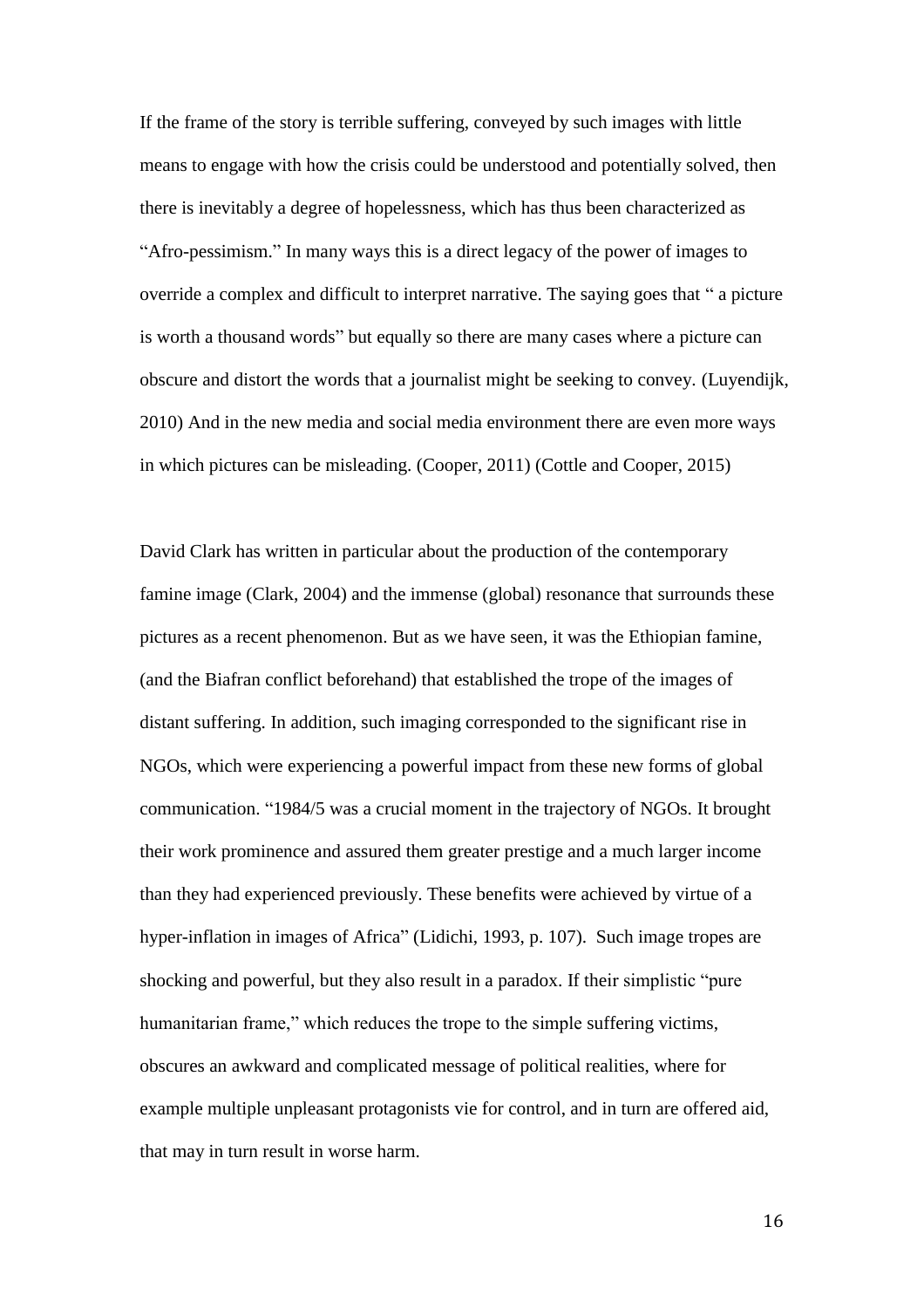#### **Rethinking African Images**

The images surrounding the coverage of the Ethiopian famine were able to yield such extraordinary reactions that it prompted some thinking by a group of aid agencies about the potency and power of such pictures. In particular it led to soul searching about the ways that Africa was being depicted through a kind of biblical suffering this visual style portrays (van der Gaag & Nash, 1987).This deliberation led eventually to agreements and codes of conduct by NGOs on the use of images, starting with Article 10 of the Red Cross Code in 1992. Yet many years later it is still apparent that many of the images used regularly by some (but not all) NGOs in their marketing and fund raising are far from being "responsible." The agendas of many NGOs is to highlight suffering and achieve donations and this "commodification of suffering" remains the most effective way to achieve those goals, even if it reduces the message to an oversimplified and distorted one. (Aid Thoughts, 2009)

The way that NGOs portray themselves and relate to crises has received some attention in the recent literature (Kalcsics, 2011). At the most basic level they want simplicity, a message that will enhance and not impede fund raising. A humanitarian crisis, caused by a complex emergency where multiple unpleasant warring factions are in a protracted conflict, is not a good message to distil to the charity-giving public (Smillie & Minear, 2004). The ongoing conflict in the Congo, which since the mid 1990s has seen more loss of life than any other war since 1945, is a prime example of all these difficulties. Referred to as "Africa's hidden world war" (Benn, 2004) it has remained relatively unreported, and therefore notoriously difficult from a fundraising perspective. There have been specific aspects of the conflict, in particular the repeated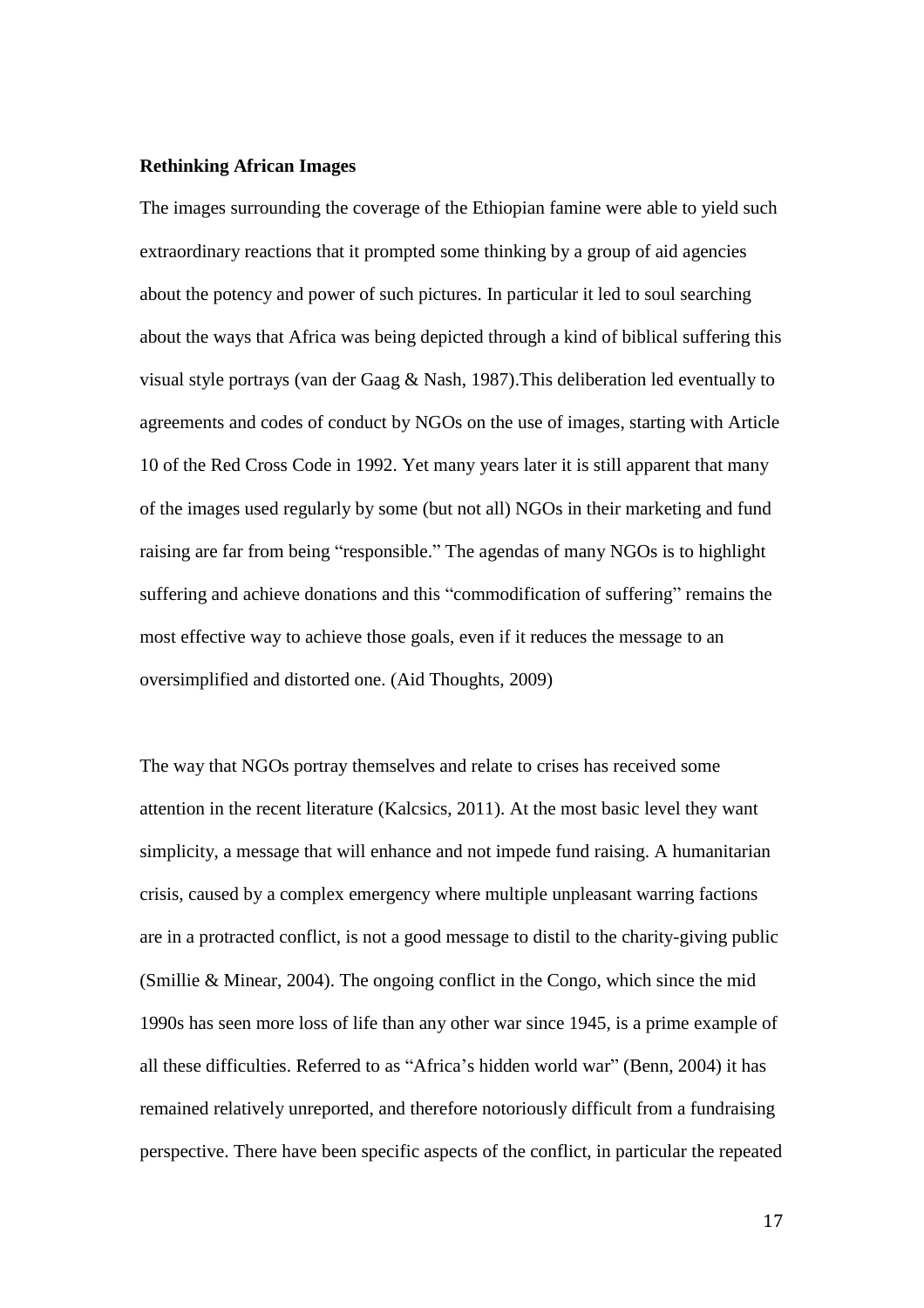incidents of mass rape, which have managed to highlight sporadic attention, but those stories have been rather disconnected from the broader political context and the inevitable negotiating process that would be the only way to curtail this situation for good (Holmes, 2013, pp. 148-155). There are plenty of stories and fundraising for rape crisis centers and medical assistance but as Holmes argues there is insufficient wider political will to engage with the underlying causes of the suffering.

Urs Boegli a former head of the ICRC media services made the observation "Far too many disasters with political causes and for which there can only be political solutions are today labelled "humanitarian crises"… After all, rape is rape...no one would describe it as a "gynaecological disaster." Yet conflicts, which are referred to as "humanitarian disasters," are often much more than that. This steers the international response in the wrong direction, towards purely humanitarian action in cases where political action is required" (Boegli, 1998).

Boegli and many others are seeking to find ways to explain and interpret that does not present a distinct "pure humanitarian" story set apart from other analysis and concerns. In this way we should look for a unified narrative, which reflects the far more nuanced way that we report from within our own societies, rather than using the frame of a *humanitarian* narrative, which is about the hopeless, inevitable suffering of a distant "other," reporting devoid of political nuance, explanation and public understanding.

The message that many aid professionals have unthinkingly used and that media have promoted is that "A starving child knows no politics" (BBC, 2000). The assumption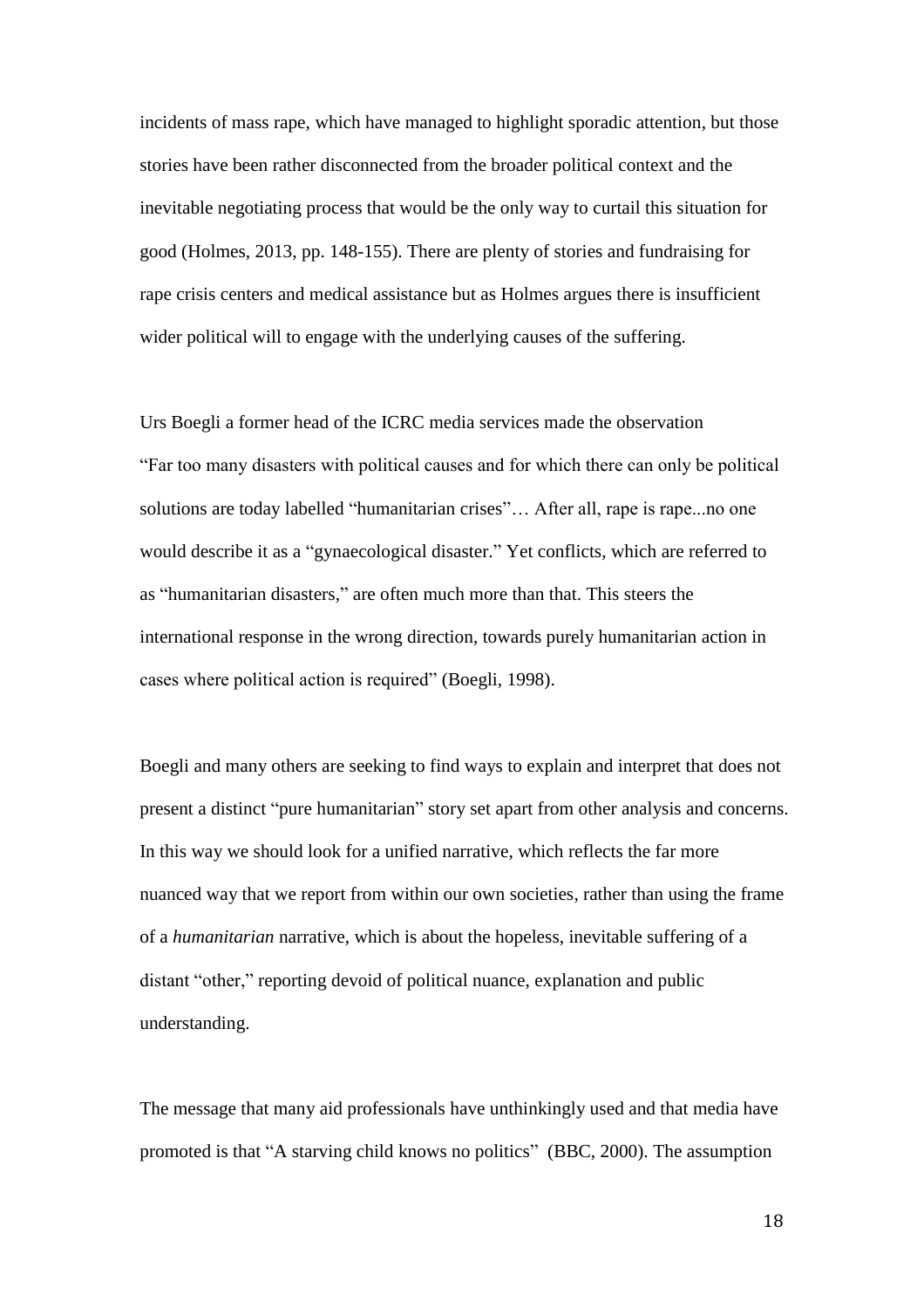is that it should be a straightforward matter of providing help for such a (blameless) victim and that there is somehow a neutral zone where that is achievable, without having to engage with complex surrounding political realities. In this scenario, the role of the relief worker is simple; cut through the middle, provide the aid and unquestioningly, save lives. Yet in the context of many complex emergencies this now appears to be naïve, simplistic, and ultimately counterproductive. As Alex de Waal has argued " A hungry child is created by politics" (de Waal, 1997). To end the cycle of on-going humanitarian crisis, it is imperative that relief agencies, recipients, governments and the media all acknowledge and engage the complex political and social realities that increasingly define the context of disaster. Only then will donors, agencies, governments and publics be able understand disasters and respond in ways befitting a global humanitarian community.

### BIBLIOGRAPHY

Aid Thoughts (2009) Available at:<http://aidthoughts.org/?p=69> (accessed 13/3/2016)

Alagiah, G. (2001). *A Passage to Africa.* London: Little Brown.

Allen, T., & Seaton, a. J. (1999). *The Media of Conflict.* London: Zed Books.

Article 19. (1990). *Starving in Silence.*

Barrow, O., & Jenkins, M. (2001). *The Charitable Response. NGOs and development in East and North East Africa.* Oxford: James Currey.

BBC. (1995). *Nigerian War Against Biafra 1967-1970*. Retrieved July 22, 2013 from http://www.youtube.com/watch?v=J3ReFoFp0Gs.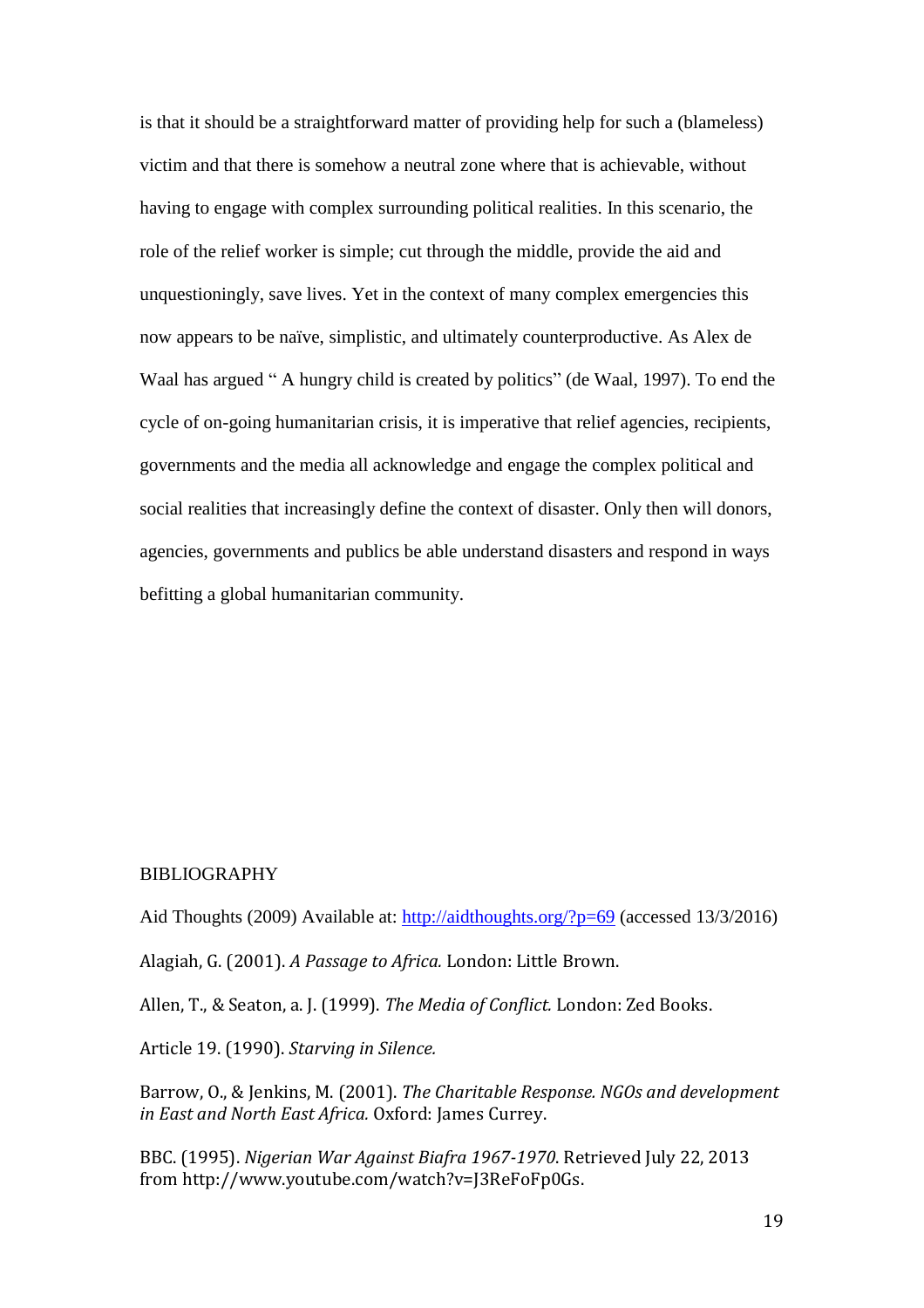Benn, H. (2004, 11 24). *BBC-World Service Trust/DFID conference "The Media and Development; Communication and the Millennium Development Goals.".* Retrieved 09 20, 2014 from

http://webarchive.nationalarchives.gov.uk/+/http://www.dfid.gov.uk/news/fil es/speeches/bennmedia24nov04.asp

Benthall, J. (2010). *Disasters, Relief and the Media.* London: Sean Kingston.

Bertschinger, C. (2005). *Moving Mountains .* London: Doubleday.

Boegli, U. (1998). A Few thoughts on the relationship between humanitarian agencies and the media. *Dispatches from Disaster Zones.* www.icrc.org/Web/Eng/siteeng/html/57JPJG. (Accessed 20/3/2016)

Boltanski, L. (1999). *Distant Suffering.* Cambridge: CUP.

Brauman, R. (1988). "Refugee Camps, Population Transfers and NGOs". In J. Moore, *Hard Choices: Moral Dilemmas in Humanitarian Intervention.* Maryland: Rowman and Littlefield.

Buerk, M. (2004). *The Road Taken.* London: Hutchinson .

Bunce, M., Franks, S. and Paterson, C. (eds.) (2016) *Africa"s Media Image in the Twenty First Century. From "Heart of Darkness" to "Africa Rising".* London: Routledge.

Calhoun, C. (2016) "Keynote speech: *Everyday Humanitarianism. Ethics, Affects and Practices at London School of Economics.*" 14/4/2016.

Chouliaraki, L. (2012). *The Ironic Spectator. Solidarity in an age of posthumanitarianism.* London: Polity.

Chouliaraki, L. (2006). *The Spectatorship of Suffering .* London: Sage.

Clark, D. (2004). The Production of a Contemporary Famine Image. *Journal of International Development* , 693-704.

Clay, J. (1989). Ethiopian Famine and the Relief Agencies. In B. Nicols, & a. G. Loescher, *The Moral National: Humanitarianism and US Foreign Pokicy Today .* Notre Dame : University of Notre Dame Press .

Clay, J., & Holcomb, B. (1986). *Politics and the Ethiopian Famine.* Cambridge MA: Cultural Survival Inc.

Cooper, G. (2011). *From their own Correspondent.New Media and the Changes in Disaster Coverage. Lessons to be Learnt.* Oxford: Reuters Institute for the Study of Journalism .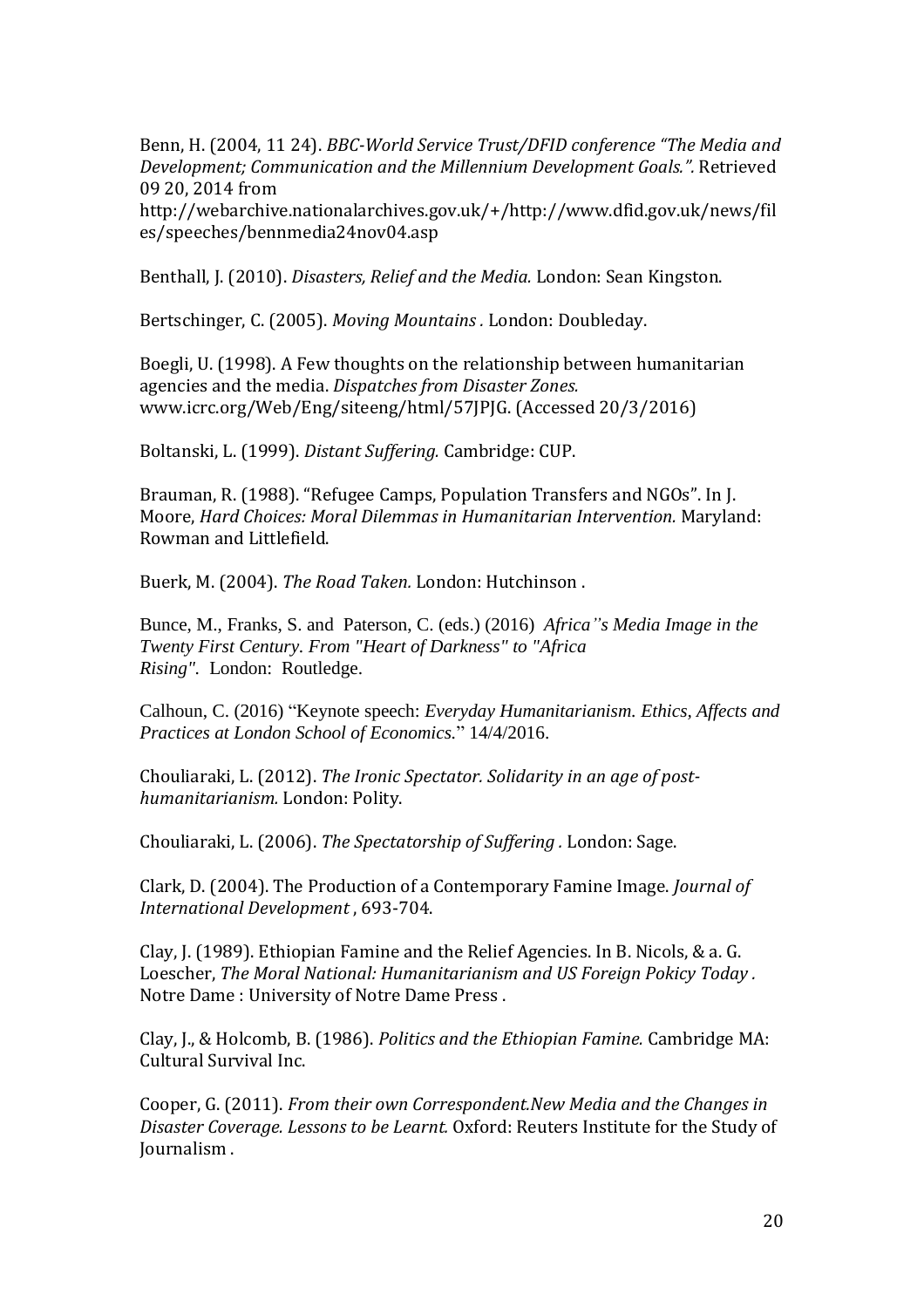Cottle, S., and Cooper, G. (2015) *Humanitarianism, communications and change.* New York: Peter Lang.

Curtis, A. (2009). *O Dearism* . Retrieved July 23, 2013 from http://archive.org/details/AdamCurtis-OhDearism.

de Waal, A. (1997). *Famine Crimes.* Oxford: James Currey.

Dowden, R. (2004). "War Reporting in Africa" Private seminar at St Anthony"s College, Oxford. 04/11/04. .

Franks, S. (2013). *Reporting Disaster. Famine, Aid, Politics and the Media.* London: Hurst.

Gault, C. H. (2007). *New News out of Africa.* London: Yale University Press.

Giorgis, D. W. (1989). *Red Tears War, Famine and Revolution in Ethiopia.* New Jersey: Red Sea Press.

Harrison, P., & Palmer, R. (1986). *News out of Africa. From Biafra to Band Aid.* London: Hilary Shipman.

Hawk, B. G. (1992). *Africa"s Media Image.* New York: Prager.

Hawkins, V. (2008). *Stealth Conflicts. How the World"s Worst Violence is ignored.* Aldershot, Hampshire: Ashgate.

Holmes, J. (2013). *The Politics of Humanity. The Reality of Relief Aid.* London: Head of Zeus.

Howard, R. (2010) *No Good Deed Goes Unpunished: Complications of U.S. Humanitarian Aid.* ProQuest Dissertations Publishing.

Humanitarian Practice Network. (2002, March). Silent Crises. *Humanitarian Exchange* .

Invisible Children. (2012). *http://invisiblechildren.com/kony/*. Retrieved July 25, 2013

Kalcsics, M. (2011). *A Reporting disaster? The interdependence of media and aid agencies in a competitive compoassion market.* Oxford : Reuters Insitute Fellowship Paper .

Katz, J. (2013) *The Big Truck That Went By: How the World Came to Save Haiti and Left Behind a Disaster.* New York: Palgrave.

Lidichi, H. (1993). *All in the Choosing Eye: Charity, Representation and the Developing World .* (Open University: Unpublished PhD thesis,).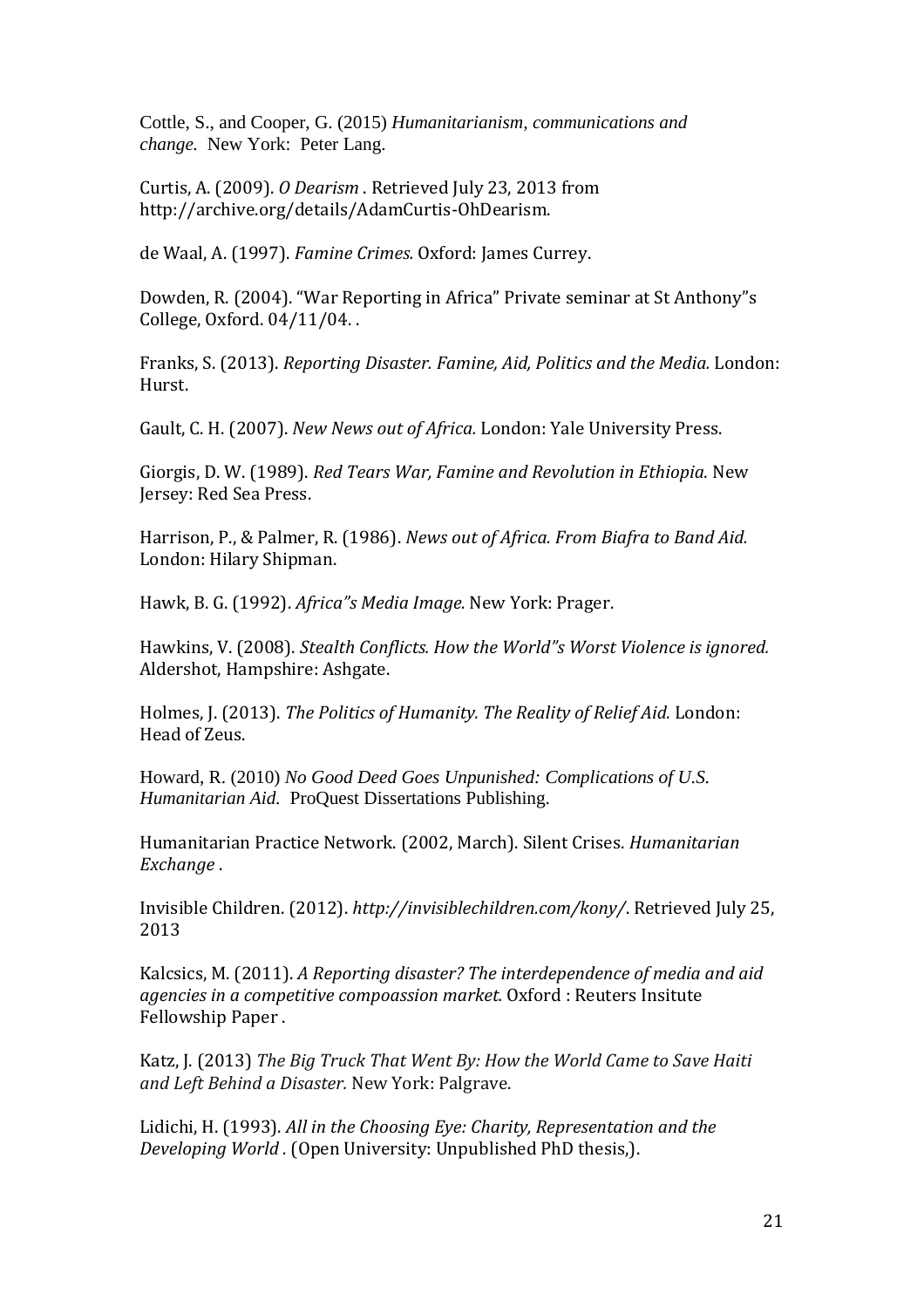Luyendijk, J. (2010). *Hello Everybody. One Journalist"s Search for Truth in the Middle East.* London: Profile Books.

Morozov, E. (2005). *The Net Delusion. How not to liberate the world. .* London: Penguin.

Myers, G. T. (1996). The Inscription of Difference: News Coverage of the Conflicts in Rwanda and Bosnia. *Political Geography , 15* (1) pp21-46.

Nieman. (2009). *http://www.niemanlab.org/ngo/*.(Accessed 12/05/2016)

Pawson, L. (2007). Reporting Africa"s Unknown Wars. In S. Maltby, & R. Keeble, *Communicating War: Memory, Media and Military.* Arima.

Polman, L. (2010) *The crisis caravan: what"s wrong with humanitarian aid?* New York: Picador.

Polman, L. (2011). *War Games: The Story of Aid and War in Modern Times.* London: Viking .

Rieff, D. (2002). *A Bed for the Night. Humanitarianism in Crisis.* London: Vintage.

Robinson, P. (2002). *The CNN Effect: : The myth of news, foreign policy and intervention .* London: Routledge.

Save the Children. (2011). *http://www.youtube.com/watch?v=lTyuJEyXquU*. Retrieved July 24, 2013

Sen, Arijit. (2011). Marginal on the Map: Hidden Wars and HIdden Media. Conflict in India"s Northeastern states, the response of the State, how it affects people and how it is reported in the media. *Media in Conflict and Peacebuilding.* Oxford Peace Conference.

Sen, Amartya. (1981). *Poverty and Famines. An Essay on Entitlement.* OUP.

Smillie, I. (1995). *The Alms Bazaar.* London: ITP.

Smillie, I., & Minear, L. (2004). *The Charity of Nations Humanitarian Action in a Calculating World .* Bloomfield CT: Kumarian Press.

Sobhee, S.K. and Nath, S. (2010) "Is Donors" Concern about the Fungibility of Foreign Aid Justified?: A Panel Data Analysis", *The Journal of Developing Areas,* 43 (2), pp.299-311.

Terry, F. (2002). *Condemned to Repeat. The Paradox of Humanitarian Action.* Ithaca: Cornell University Press.

*Tourists of the Revolution -* Interview with Michael Priestly, former head of UN Special Office in Ethiopia (2000) Directed by BBC. [DVD] or [Blue-ray] .